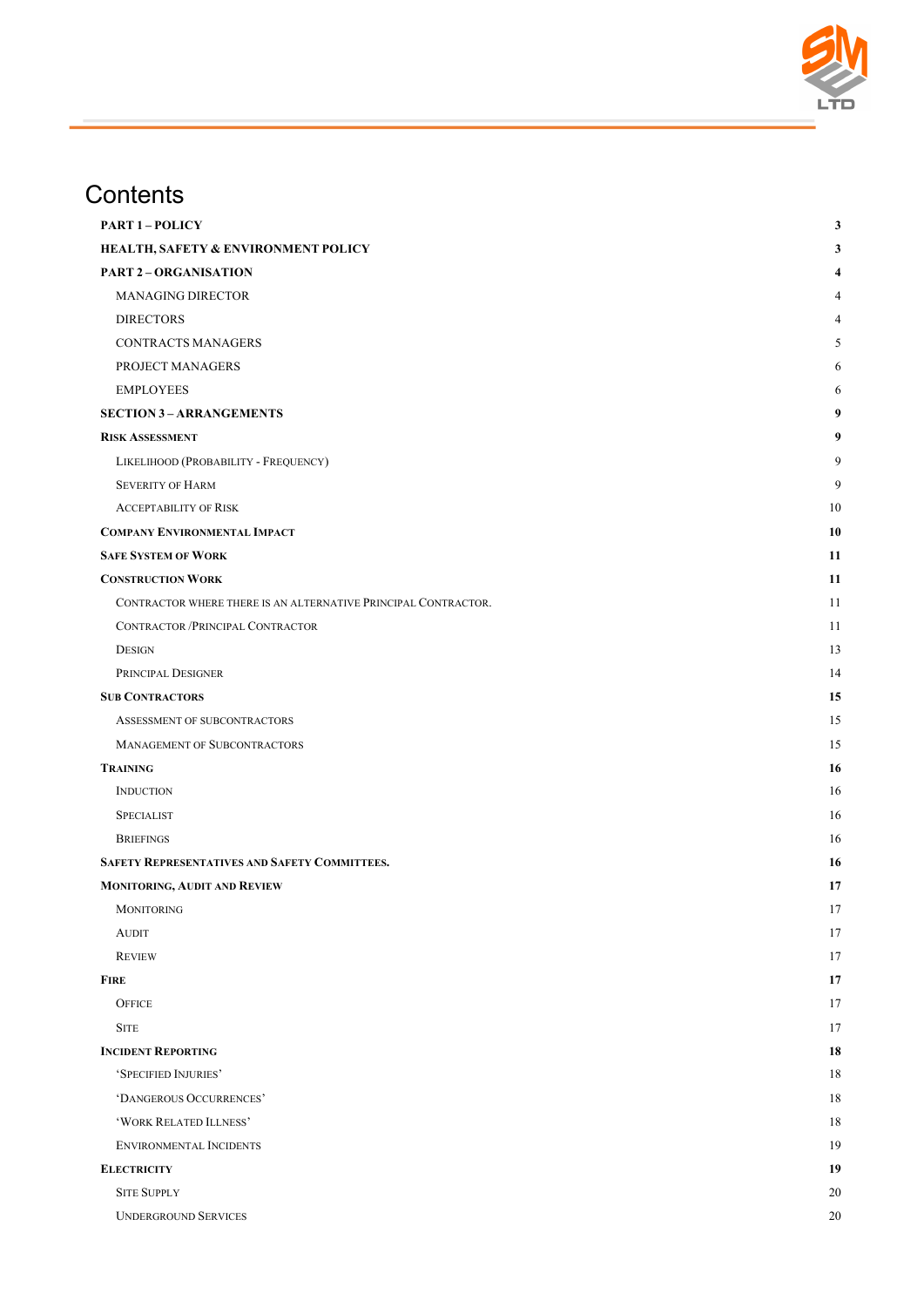

| PORTABLE ELECTRICAL EQUIPMENT                     | 20 |
|---------------------------------------------------|----|
| <b>WELFARE AND FIRST AID</b>                      | 20 |
| <b>SITE</b>                                       | 20 |
| <b>OFFICE</b>                                     | 20 |
| <b>CO-ORDINATION AND CO-OPERATION</b>             | 21 |
| <b>HOUSEKEEPING</b>                               | 21 |
| <b>WASTE MANAGEMENT</b>                           | 22 |
| <b>COMPANY CAR DRIVING</b>                        | 22 |
| <b>OCCUPATIONAL HEALTH</b>                        | 22 |
| <b>SMOKING</b>                                    | 23 |
| <b>DRUGS AND ALCOHOL</b>                          | 23 |
| <b>NOISE AND VIBRATION</b>                        | 23 |
| <b>HAZARDOUS SUBSTANCES</b>                       | 24 |
| CONTROL OF SUBSTANCES HAZARDOUS TO HEALTH (COSHH) | 24 |
| <b>ASBESTOS</b>                                   | 24 |
| LEAD                                              | 24 |
| <b>HIGHLY FLAMMABLE LIQUIDS</b>                   | 25 |
| <b>LIQUEFIED PETROLEUM GAS</b>                    | 25 |
| PROTECTIVE CLOTHING AND EQUIPMENT                 | 25 |
| <b>MANUAL HANDLING</b>                            | 26 |
| <b>DISPLAY SCREEN EQUIPMENT</b>                   | 27 |
| <b>WORK EQUIPMENT</b>                             | 27 |
| <b>WORK AT HEIGHT</b>                             | 27 |
| <b>FIXED SCAFFOLD</b>                             | 28 |
| <b>MOBILE SCAFFOLD TOWERS</b>                     | 28 |
| PORTABLE ACCESS EQUIPMENT                         | 28 |
| POWERED ACCESS EQUIPMENT                          | 28 |
| HIRED IN PLANT AND EQUIPMENT                      | 29 |
| <b>MECHANICAL LIFTING</b>                         | 29 |
| <b>CONTRACT LIFTS</b>                             | 29 |
| <b>CARTRIDGE TOOLS</b>                            | 29 |
| USE OF HAND TOOLS ON SITE                         | 30 |
| <b>ABRASIVE WHEELS</b>                            | 30 |
| <b>SECTION 4 - REFERENCE LEGISLATION</b>          | 31 |
| <b>HEALTH AND SAFETY RELATED</b>                  | 31 |
| <b>ENVIRONMENT RELATED</b>                        | 31 |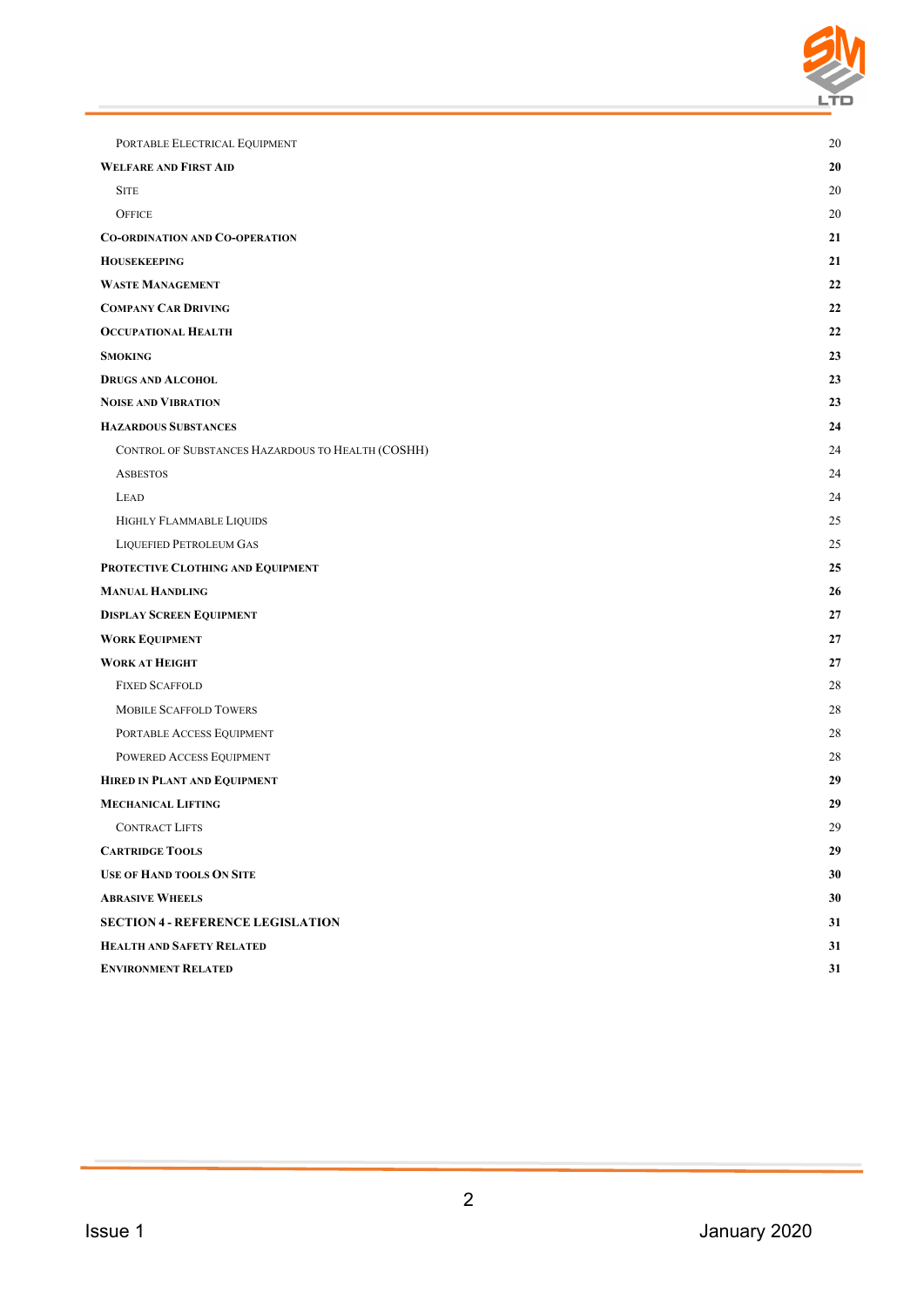

# **PART 1 – POLICY**

## **HEALTH, SAFETY & ENVIRONMENT POLICY**

It is the intention of SM&E that its work will be carried out in accordance with the relevant statutory provisions and all reasonably practicable measures taken to avoid risk to its employees, the environment or others who may be affected.

The Company recognises the benefits of working for a sustainable future, to help achieve this we will work to the following principles.

- Reduction of risk to health, safety and the environment as far as reasonably practicable,
- Health, Safety and Environmental good practice are at the forefront of project planning and day to day supervision of the work,
- Minimise the impact of our work through the use of products with a balance of lower risk and higher recycled material content where reasonable.
- Reducing waste to landfill through waste minimisation, segregation and recycling,
- Investment in our staff to improve their competence and awareness,
- Engagement with our clients and their local community projects,
- Utilisation of local suppliers where possible.

The Board of Directors have appointed Benjamin Jardine as having particular responsibility for Health, Safety and Environmental matters and to whom reference should be made in the event of any difficulty arising in the implementation of this Policy.

The directors through Mr Jardine will ensure that resources are made available to ensure the full implementation of this policy and that other company objectives do not compromise this policy.

All employees and sub-contractors are expected to co-operate with the Company in carrying out this Policy and must ensure that their own work, so far as it reasonably practicable, is carried out without risk to themselves or others. Employees and sub-contractors are authorised to stop work if they reasonably expect it to be unsafe.

The operation of this Policy and Manual will be monitored by the Management and staff of the Company along with an action plan to facilitate continuous improvements for health, safety and environment issues, in order to enhance performance. To assist them in this respect the Company has appointed a Health, Safety & Environment Consultant to advise on the requirements of the relevant statutory provisions and good practice.

This Statement of Company Policy will be displayed prominently at all sites and workplaces.

This Policy will be reviewed at least annually or when current legislation demands.

### Mr **Alex Lockwood**

Managing Director

**Signed:.........................................Date:........................**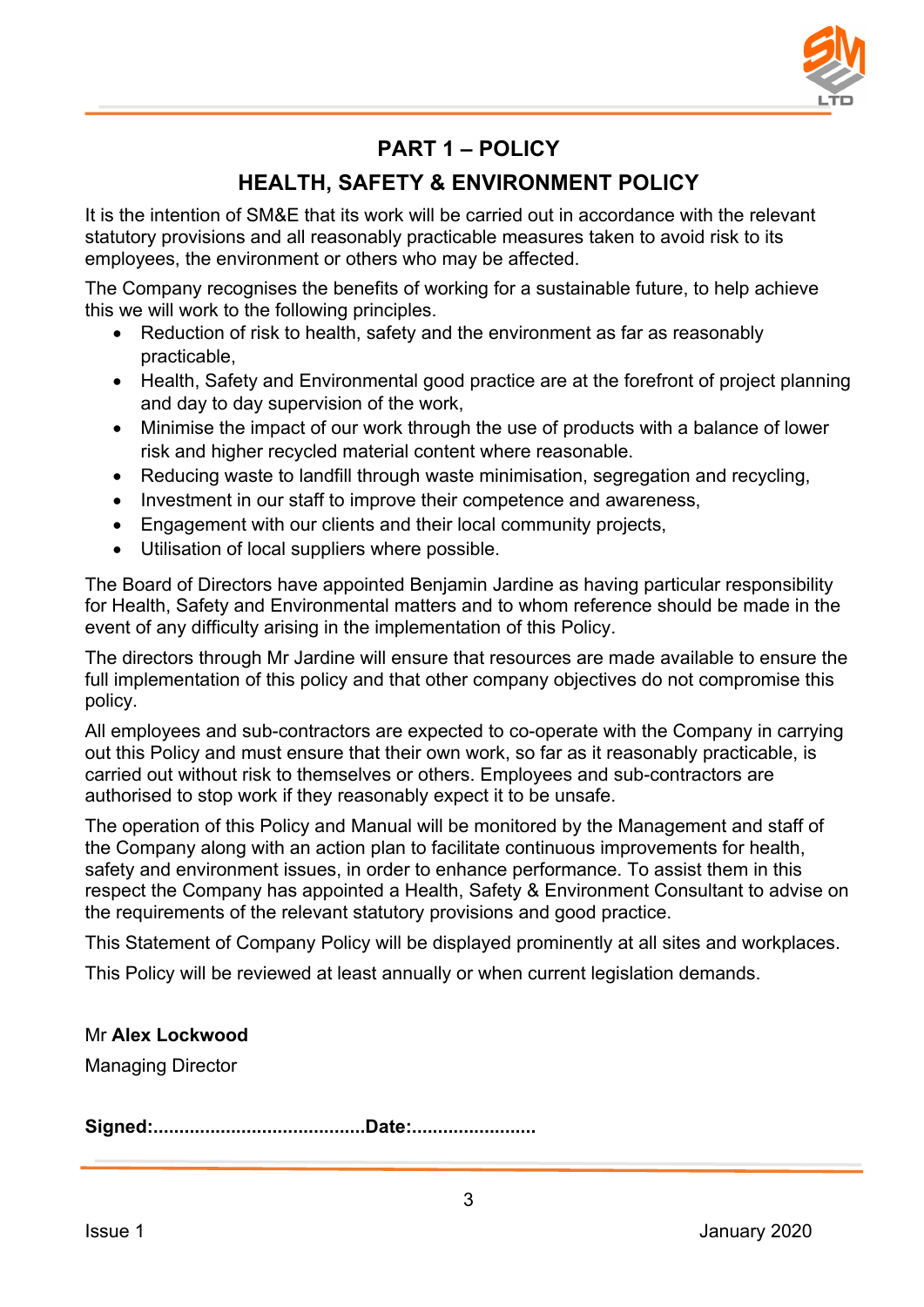

# **PART 2 – ORGANISATION**

The effectiveness of the H,S&E Policy is dependant on the people who are responsible for ensuring that all aspects of work, whether in the office or on site, are carried out with due consideration for safety and with minimum risk to health.

Ultimate responsibility lies with the Managing Director but specific duties are delegated to others according to their experience and training.

Company Directors, both individually and collectively will ensure that this Policy is applied throughout the whole company as well as within the departments for which they have direct responsibility.

Similarly, all department managers must ensure that the objectives set out in this Policy and Manual are undertaken in their department as well as the departments in which their work integrates.

Site Management will ensure that this Policy and Manual is adopted by all operatives, sub contractors and visitors to site.

Each individual person has a duty of care to him/herself as well as to all those they come into contact with during any part of the working day.

#### **MANAGING DIRECTOR**

Promote the company's policy for Health, Safety & Environment to prevent injury, ill health, damage and wastage.

Ensure that employees are aware of their responsibilities and that each administers and promotes with enthusiasm the requirements of this Policy throughout the entire company.

Encourage training for all levels of employees.

Ensure that the company policy on new/updated legislation is conveyed through all management levels down to site.

Sanction the necessary funding and resources for all matters of Health, Safety & Environment to meet the requirements of the company policy.

Set a personal example when visiting sites by promoting good practice.

Insist that sound working practices are observed throughout the company, as laid down by Codes of Practice and that work is planned and carried out in accordance with the statutory provisions.

Arrange for regular meetings with the appropriate personnel to review and discuss Company incident prevention, performance, possible improvements etc.

Ensure that the company has access to competent health, safety and environmental advice, from either internal or external sources.

#### **DIRECTORS**

Promote the company's policy for Health, Safety & Environment to prevent injury, ill health, damage and wastage.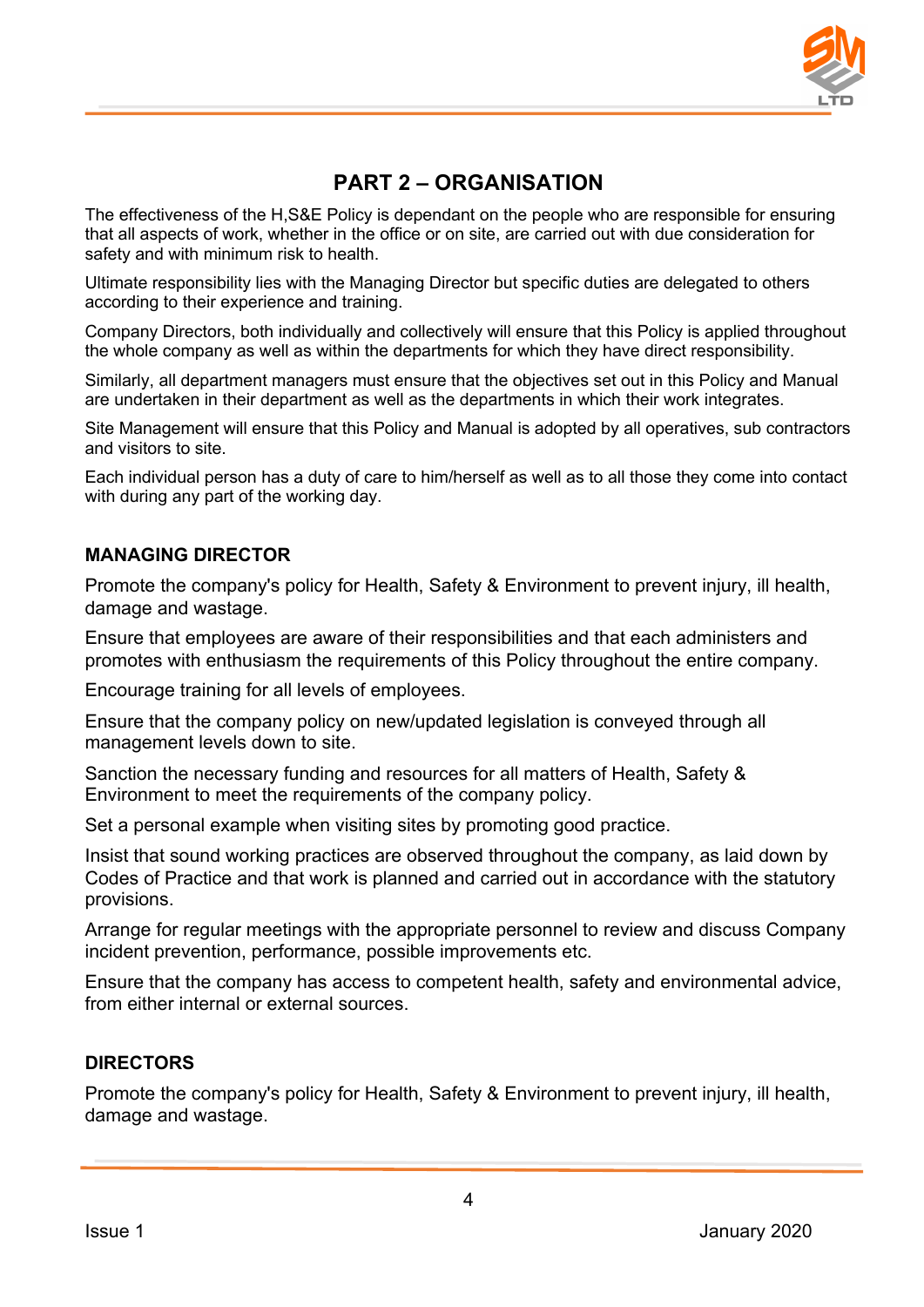

Ensure that employees are aware of their responsibilities and that each administers and promotes with enthusiasm the requirements of this Policy throughout the entire company.

Encourage training for all levels of employees.

Sanction the necessary funding and resources for all matters of Health, Safety & Environment to meet the requirements of the company policy.

Set a personal example when visiting sites by promoting good practice.

Insist that sound working practices are observed throughout the company, as laid down by Codes of Practice and that work is planned and carried out in accordance with the statutory provisions

#### **CONTRACTS MANAGERS**

Understand the Company Policy for Health, Safety and Environment and ensure that it is readily available on each site.

Plan all works in accordance with its requirements and feedback any improvements or additions should be made.

Ensure, so far as is reasonably practicable, that work:

- Is carried out as planned and that account is taken of changing or unforeseen conditions as work proceeds and update the written assessments as necessary.
- Is carried out in accordance with the appropriate statutory requirements and using the principle of reduction of risk and environmental impact.

Set a good personal example when visiting site.

Proactively liaise with regards Health, Safety & Environment matters between the Company and others working on the site, to facilitate good communication between stakeholders.

Ensure that all suppliers and sub contractors are asked to provide full information on any hazards associated with the equipment or materials supplied and any precautions required and that this information is passed to the relevant people.

Ensure that sub contractors have received a list of the Health, Safety and environment rules and requirements as well as a copy of the Company Policy Statement.

Ensure that all equipment or materials purchased by the Company are to the standards required by Company policy.

Ensure that suppliers are informed of safe working loads of plant used for handling materials on site so that materials are delivered in suitable size loads where relevant.

Organise sites so that work is carried out to the required standard with minimum risk to stakeholders.

Undertake risk assessments for the work required and develop written safe systems of work where necessary. Gain the approval of the main contractor, where necessary. Ensure that those affected are briefed prior to starting

Ensure that sub contractors under your control are aware of their responsibilities for safe working.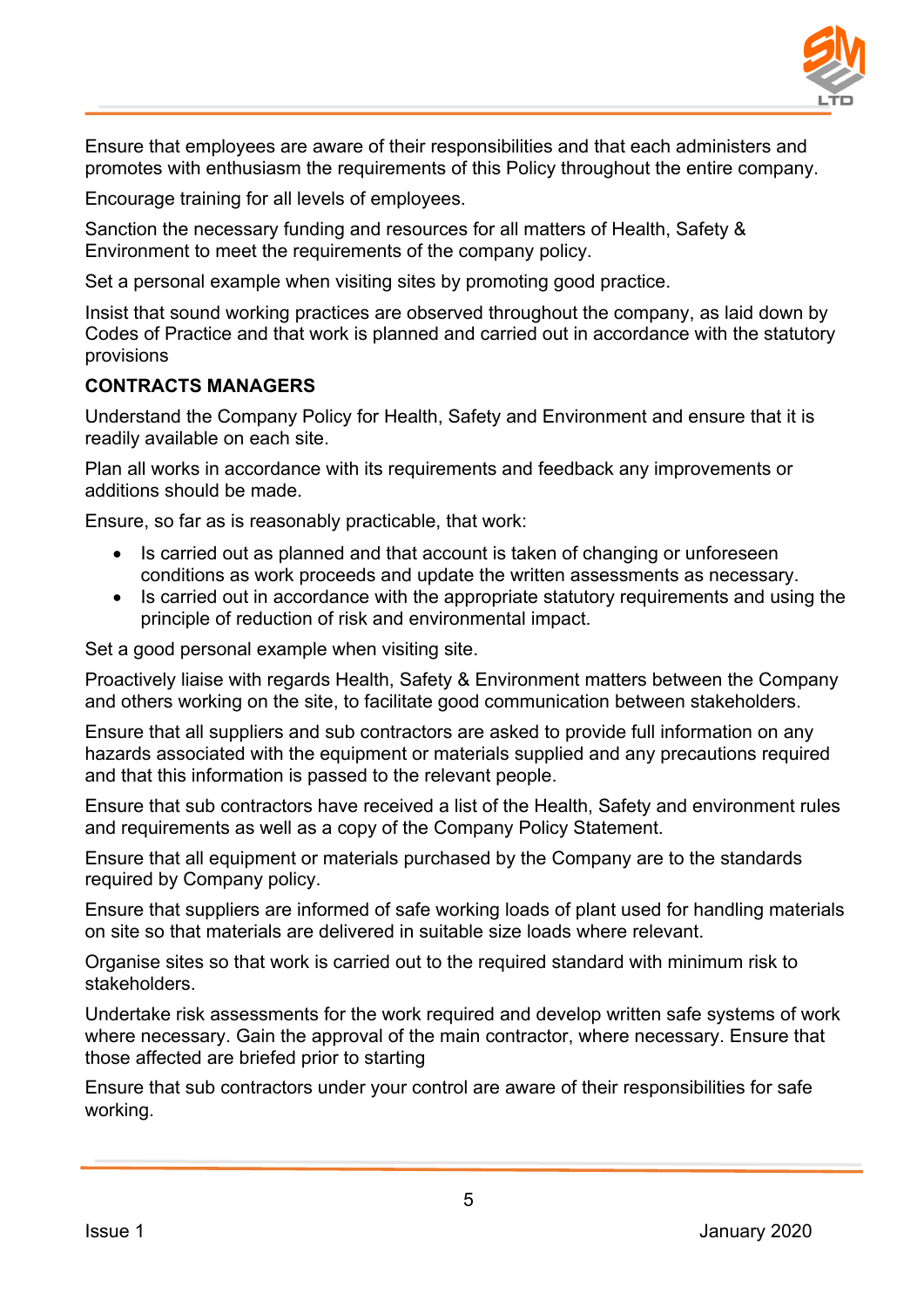

Stop any work if you consider that there is an imminent risk of serious injury to any person.

Ensure that tenders are adequate to allow for proper welfare facilities, safe working methods and equipment to avoid incidents, damage and wastage.

Consider the health and safety of those who will use the completed project and those who will be involved in future cleaning, maintenance, repair and dismantling or demolitions.

Ensure that materials, plant, equipment, substances etc selected and specified for the project have been evaluated from the health, safety and environmental aspect and that where safer/less harmful alternatives are available these are chosen where ever possible.

## **PROJECT MANAGERS**

Understand the Company Policy for Health, Safety and Environment and ensure that it is readily available on each site.

Ensure, so far as is reasonably practicable, that work:

- Is carried out as planned and that account is taken of changing or unforeseen conditions as work proceeds and update the written assessments as necessary.
- Is carried out in accordance with the appropriate statutory requirements and using the principle of reduction of risk and environmental impact.

Organise sites so that work is carried out to the required standard with minimum risk to stakeholders including communication and coordination with others working on the site.

Undertake risk assessments for the work required and develop written safe systems of work where necessary. Undertake briefings to those affected are briefed prior to starting.

Ensure that sub contractors under your control are aware of their responsibilities for safe working.

Stop any work if you consider that there is an imminent risk of serious injury to any person.

Consider the health and safety of those who will use the completed project and those who will be involved in future cleaning, maintenance, repair and dismantling or demolitions

## **EMPLOYEES**

The attention of all employees is drawn to their responsibilities under the Health & Safety at Work, etc, Act 1974. These include the following in particular;

- It shall be the duty of every employee while at work to take reasonable care for the health and safety of him/herself and of other persons who may be affected by his acts or omissions at work.
- As regards to any duty or requirement imposed on his employer or any other person by or under any of the relevant statutory provisions, to co-operate with him so far as it is necessary to enable that duty or requirement to be performed or complied with.
- No person shall intentionally or recklessly interfere with or misuse anything provided in the interests of health and safety and welfare in pursuance of any of the relevant statutory provisions.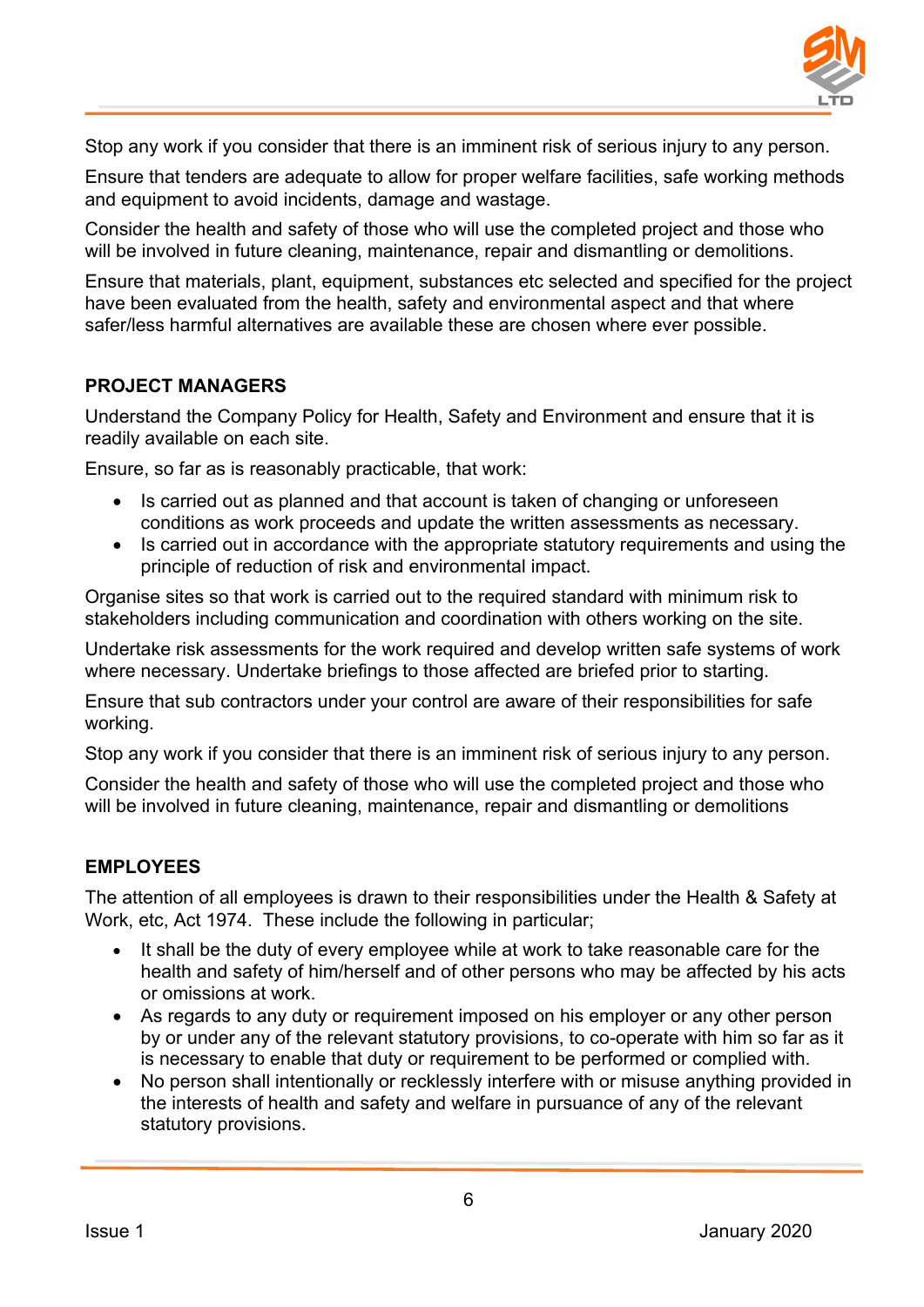

#### Employees will

- Read and understand the Company Health, Safety & Environment Policy and carry out their work in accordance with its requirements.
- Not start work unless they have been provided with and briefed on a safe system of work including risk assessments and control measures for using plant, tools, equipment and hazardous substances.
- Use the correct tools and equipment, as provided, for the job.
- Keep tools in good condition and report any defects.
- Wear protective clothing and safety equipment provided, e.g. safety helmets, respirators, etc.
- Work in a safe manner at all times. Not to take unnecessary risks which could endanger themselves or others.
- Warn other employees, particularly new employees and young people, of particular known hazards.
- Not to use plant or equipment for work for which it was not intended, nor if they are not trained or experienced to use it.
- Not play practical jokes or "horseplay" on site.
- Report any person seen abusing facilities provided.
- Report any injury which results from an accident at work, even if the injury does not stop them working.
- Encourage good housekeeping on site, by clearing waste while working and disposing of it correctly.

Employees are encouraged to bring to the attention of their immediate supervisor, areas which in their opinion this policy appears inadequate. All such comments will be passed to the directors for their consideration and review.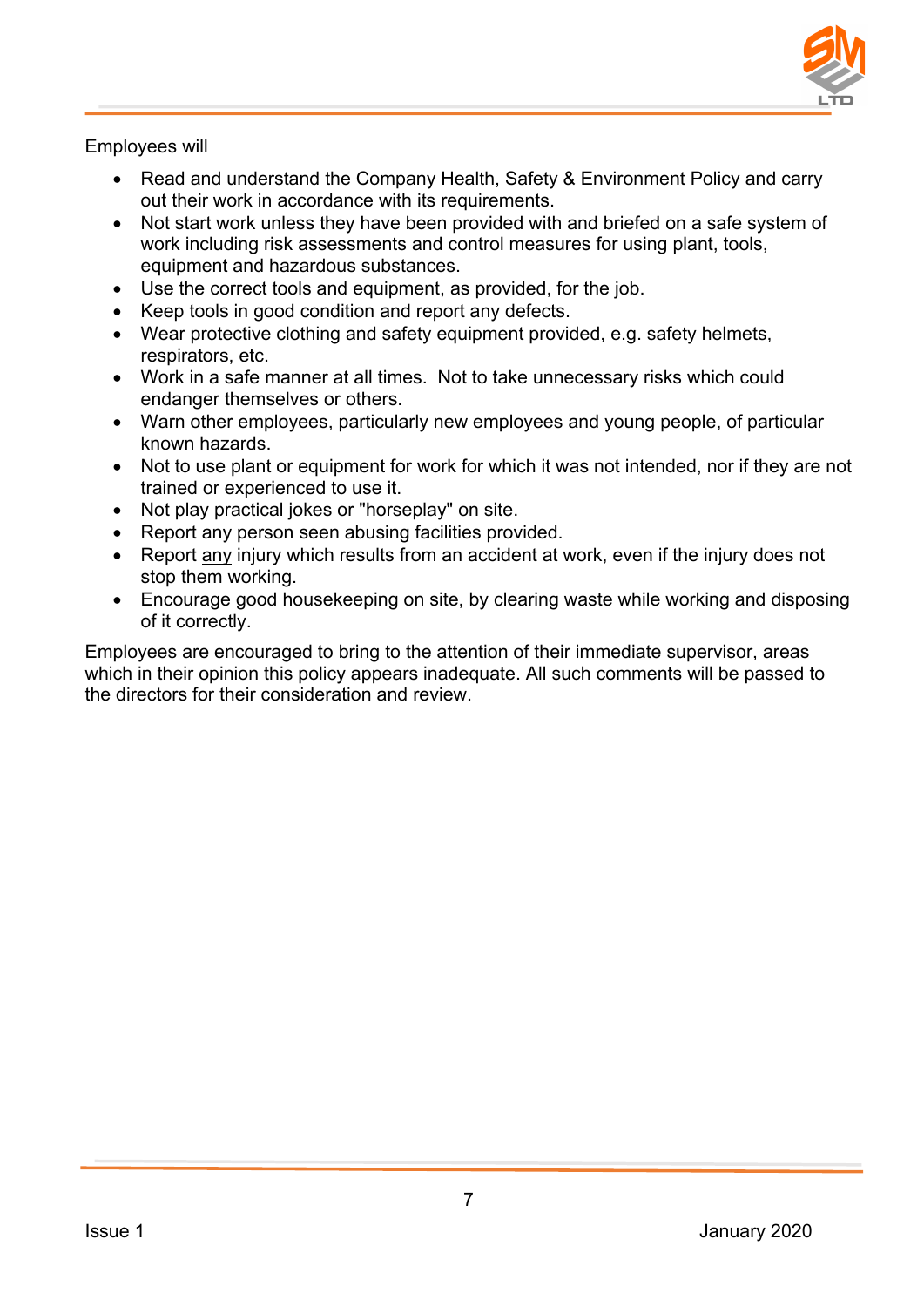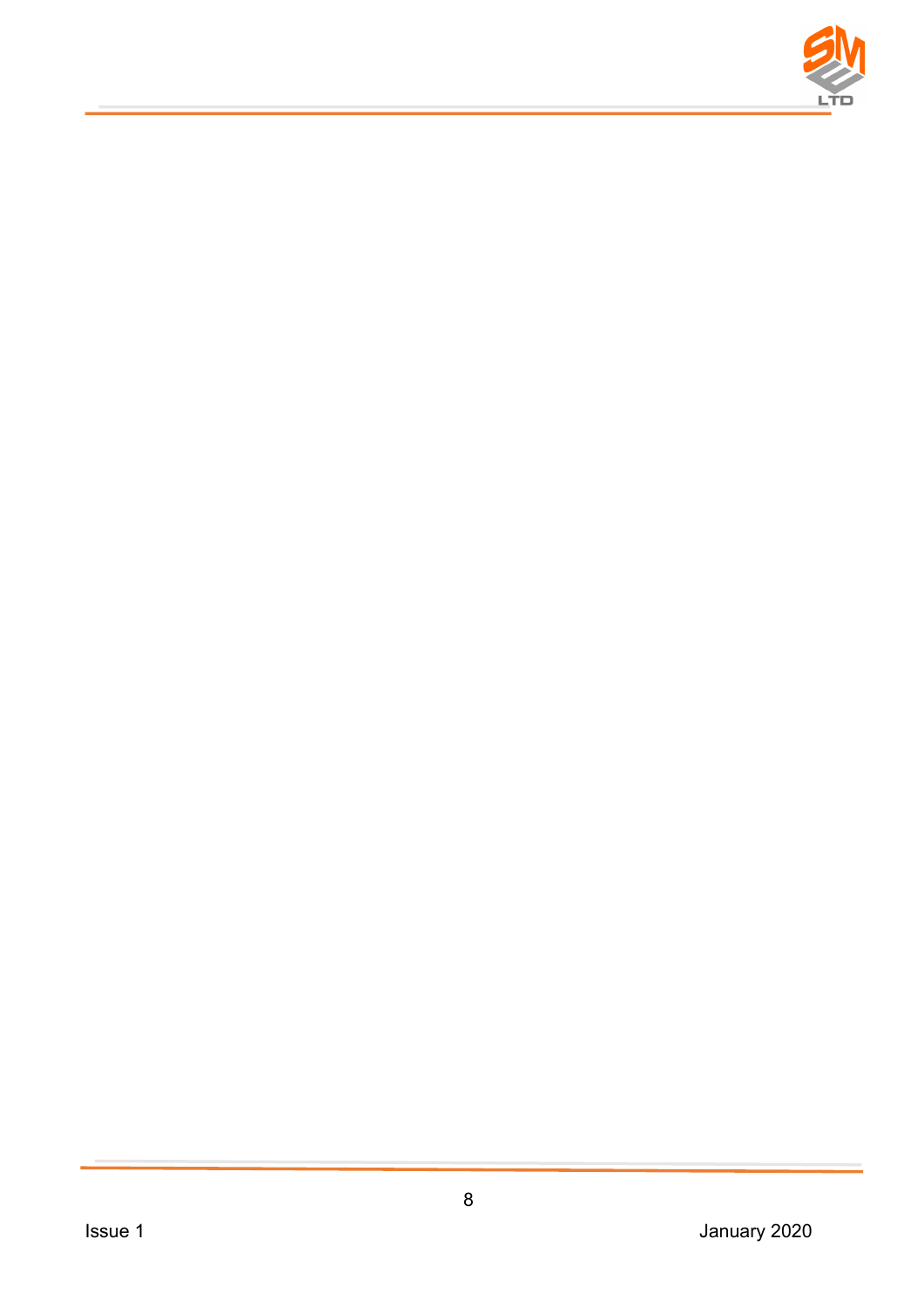

## **SECTION 3 – ARRANGEMENTS**

## **Risk Assessment**

Risk Assessment is based on a combination of Likelihood or Probability (Frequency) of the operation being carried out and the severity of harm that could occur should things go wrong.

Risk assessments are undertaken by project managers who have the SMSTS or higher qualification. The HSE 'five steps to risk assessment' guidance is utilised along with the following matrices.

### **Likelihood (Probability - Frequency)**

Probability is divided into five levels:

| <b>OVERALL</b>                 | <b>DESCRIPTION</b>                                                                                 |                                      |                                                                                                      |
|--------------------------------|----------------------------------------------------------------------------------------------------|--------------------------------------|------------------------------------------------------------------------------------------------------|
| <b>RATING</b>                  | <b>POSSIBILITY OF</b><br><b>AVOIDING OR</b><br><b>LIMITING HARM</b>                                | <b>EXPOSURE</b>                      | <b>PROBABILITY OF</b><br><b>EVENT</b>                                                                |
| 1.Extremely<br><b>Unlikely</b> | Inexperienced,<br>unskilled person who is exposed<br>not particularly mobile<br>easily avoids harm | <b>Extremely short time</b>          | Very unlikely event – freak<br>combination of factors<br>(1 event every 40 yrs)                      |
| 2.Unlikely                     | Unskilled but aware<br>person can avoid harm periods                                               | Exposed for short                    | Unlikely event - a rare<br>combination of factors<br>(1 event every 4 yrs)                           |
| 3.Possible                     | Trained person may<br>avoid harm                                                                   | <b>Frequently exposed</b>            | Possible event - could<br>happen when additional<br>factors are present.<br>(1 event every 6 months) |
| 4.Probable                     | Agile, quick-witted,<br>trained and<br>experienced person<br>may avoid harm                        | Very Frequently<br>exposed           | Not certain to happen but<br>very likely<br>(1 event every 2 weeks)                                  |
| 5.Almost<br>Certain            | No possibility of<br>avoiding harm should<br>event occur                                           | Continuous exposure<br>las main task | Almost certain to be an<br>loutcome<br>(1 event every day)                                           |

### **Severity of Harm**

Health/Safety **Environment**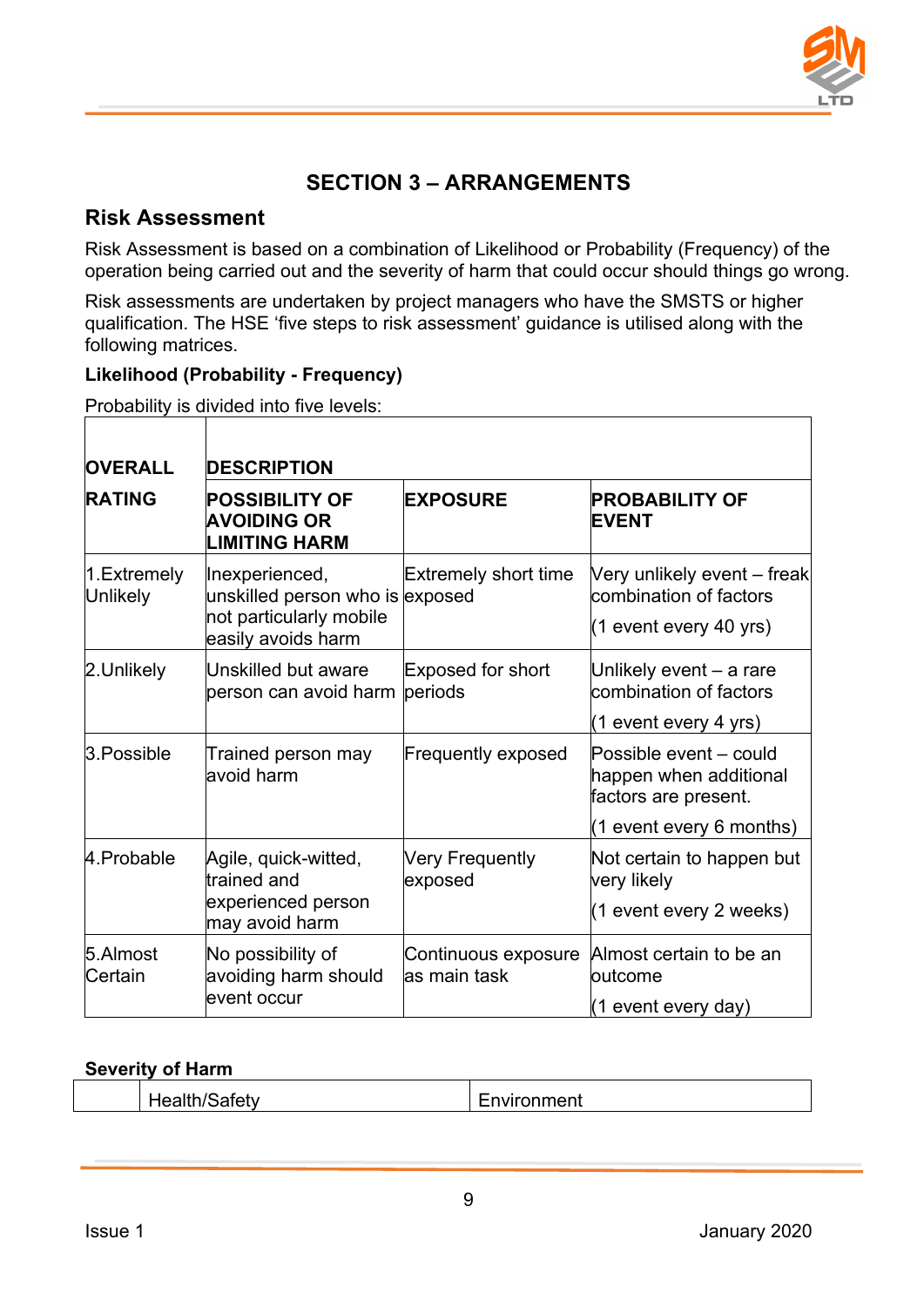

| 1              | non-disabling injury/illness - no<br>medical treatment/no lost time              | Little or no environmental harm.<br>Little potential for fines or complaints.                                                          |  |
|----------------|----------------------------------------------------------------------------------|----------------------------------------------------------------------------------------------------------------------------------------|--|
| $\overline{2}$ | First Aid with required medical<br>treatment - full recovery <3 days off<br>work | Minimal environmental harm.<br>Fine unlikely.                                                                                          |  |
| 3              | Injury/illness with lost time - full<br>recovery $\geq$ 3 days off work          | Moderate environmental impact.<br>Possible fine.                                                                                       |  |
| 4              | Major injury with less than full<br>recovery - permanent disability              | Long term or serious environmental<br>damage.<br>Potential for prosecution.                                                            |  |
|                |                                                                                  | Loss of reputation                                                                                                                     |  |
| 5              | Death or total disability                                                        | Major environmental harm. e.g. major<br>pollution incident causing significant<br>damage or potential to health or the<br>environment. |  |
|                |                                                                                  | Fines and prosecution likely                                                                                                           |  |

### **Acceptability of Risk**

| -       | Likelihood |                         |    |    |    |
|---------|------------|-------------------------|----|----|----|
|         |            |                         | 3  |    | 5  |
|         |            |                         | 6  | 8  | 10 |
|         | В          | $6\phantom{1}6$         | 9  | 12 | 15 |
| everity | 4          | $\overline{\mathbf{8}}$ | 12 | 16 | 20 |
| ดั      | 5          | <b>TA</b>               | 15 | 20 | 25 |

### <5 Acceptable risk

5-9 Acceptable only if all reasonably practicable controls have been put in place

>9 Unacceptable Risk – contact Managing Director for review

The Project Manager will bring to the attention of the workforce all the necessary precautions detailed in written risk assessment.

The Project Manager will monitor the operations to ensure that each operative is acting in accordance with the details outlined in the written assessment

## **Company Environmental Impact**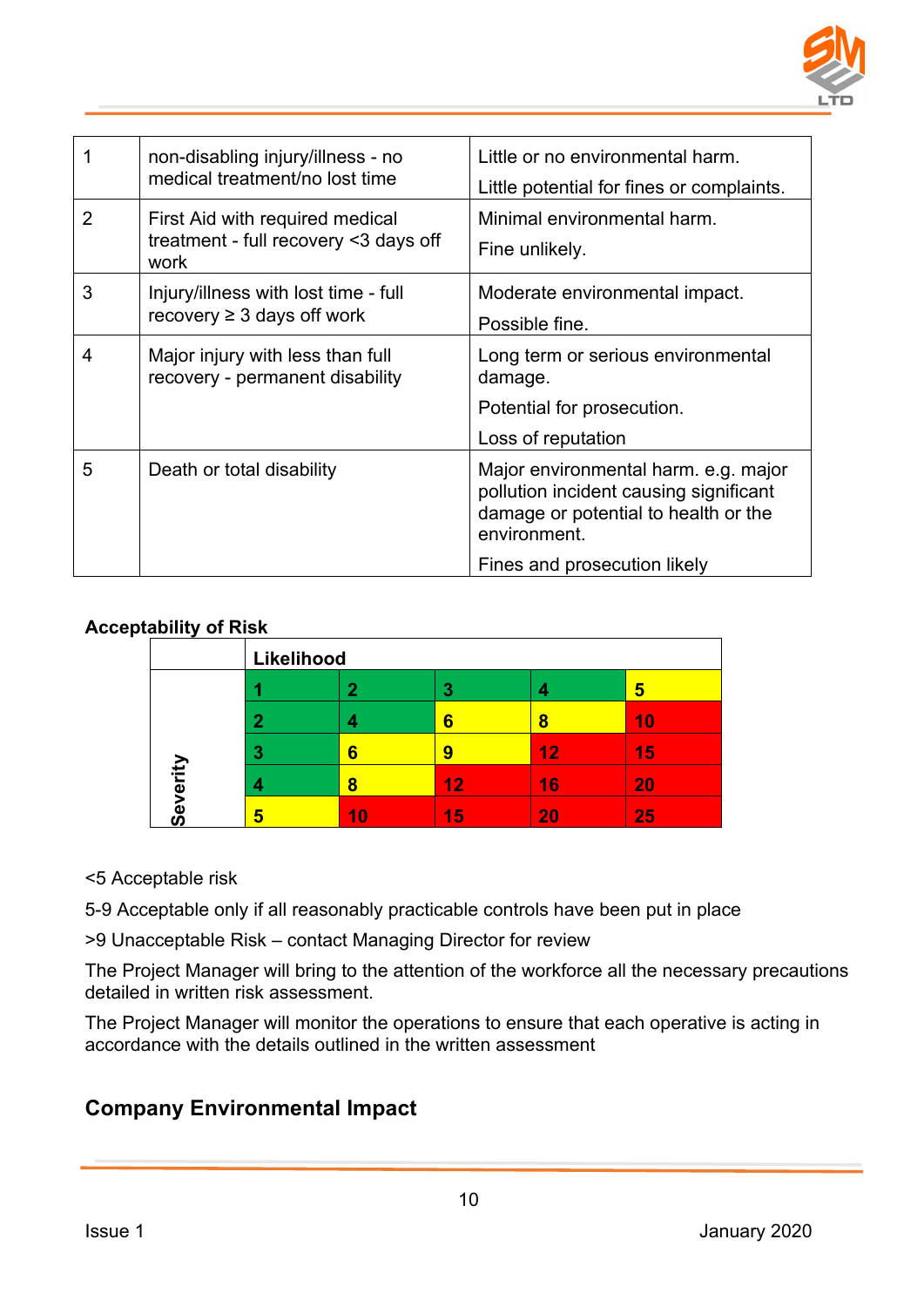

The company holds an aspects and impacts register, which gives an overview of the aspects of the company that effect the environment and the potential impacts involved. This will show the company impacts on the environment. It will follow the 'Source-Pathway-Receptor, model.

For individual projects, environmental aspects of the work will be evaluated in the risk assessments for that work using the model above.

## **Safe System of Work**

Where the work needs to follow a specific sequence or the use of permits to control the work, such that the use of a risk assessment on its own is insufficient, then a safe system of work will be produced. Where the risk is high such that the sequence of work is critical then a permit to work will be used.

## **Construction Work**

The company acts a Contractor/Principal Contractor and Designer as defined by the Construction (Design and Management) Regulations 2015.

At all times the company will comply with the requirements of part 4 of the Regulations (Duties relating to health and safety on construction sites) when planning the method of any work undertaken. Written risk assessments and method statements will be prepared taking into account Health & Safety requirements and defining procedures as necessary.

### **Contractor where there is an alternative Principal Contractor.**

Where an alternative Principal Contractor has been appointed, the company, led by the contracts manager, will communicate and cooperate with them to;

- Plan, manage and monitor the work to ensure it accounts for any relevant aspect of the construction phase health and safety plan.
- Provide our employees with any necessary information
- Ensure our employees attend an induction to the site
- Cooperate with any other contractors on site
- Arrange for welfare provision for our employees

## **Contractor /Principal Contractor**

Where the company is the only contractor, or is a Principal Contractor due to the need to employ specialist sub-contractors, the company, led by the project manager will undertake the following during each stage of construction

## **Pre-Construction (Contract Award)**

The Project Manager will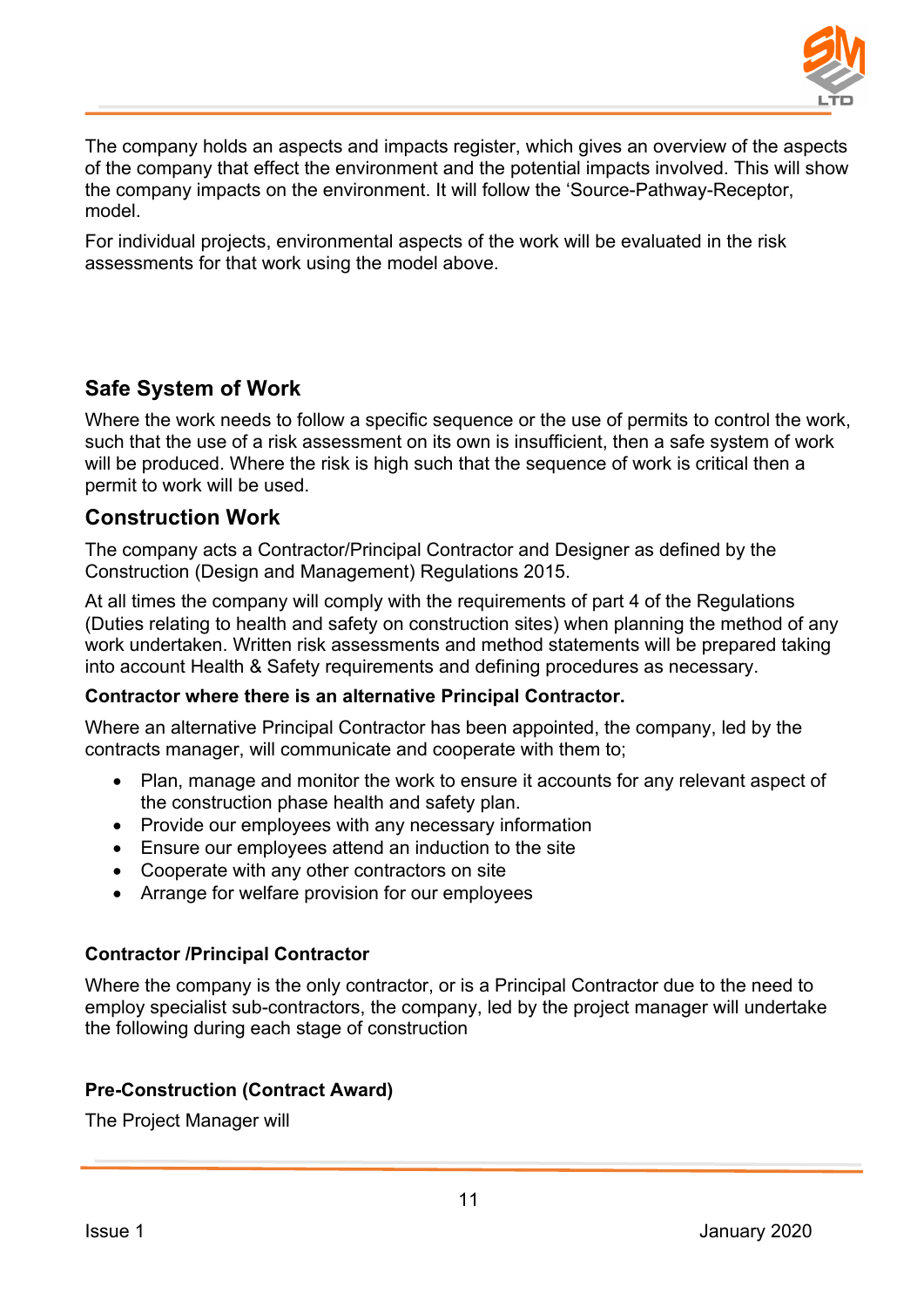

- Work with the client to establish the needs and requirements of the project and ensure that all parties have the same understanding, for example crossover/interaction with clients activities
- Check that the Client is aware of his responsibilities under CDM 2015
- Make contact with the Principal Designer/Designer and request information on any risks they have identified.
- Identify potential areas where construction may crossover with the clients business which will require further coordination
- Establish communication channels
- Check what, if any, welfare facilities are available to use and identify any additional requirements.
- Prepare a construction phase health and safety plan.

## **Construction Phase**

The project manager will

- Implement the construction phase plan, including
	- o communication with sub-contractors (Principal Contractor only) & workers
	- $\circ$  Securing the site
	- o Providing welfare facilities
	- o Inducting personnel before the start work
- Communicate with the Principal Designer/Designer to discuss the design and any potential changes
- Plan the work by identifying the health and safety risks involved including
	- o What could go wrong?
	- $\circ$  Who could be harmed and how?
	- o What do I need to do to make it safer and healthier?
	- Monitor and manage health and safety risks on site by
		- o Identifying health and safety risks
		- o Ensure there is adequate supervision
		- o Monitor the health and safety risks e.g.
			- By talking to workers about what they are doing and the risks involved
			- By inspection
			- Checking briefing records
			- Checking skills, training, knowledge & experience
			- § Monitoring near miss and accident reports
- Promote employee engagement by
	- o Involvement in assessing risks
	- o Involvement and feedback on working methods

At all times the company will comply with the requirements of part 4 of the Regulations (Duties relating to health and safety on construction sites) when planning the method of any work undertaken. Written risk assessments and method statements will be prepared taking into account Health & Safety requirements and defining procedures as necessary.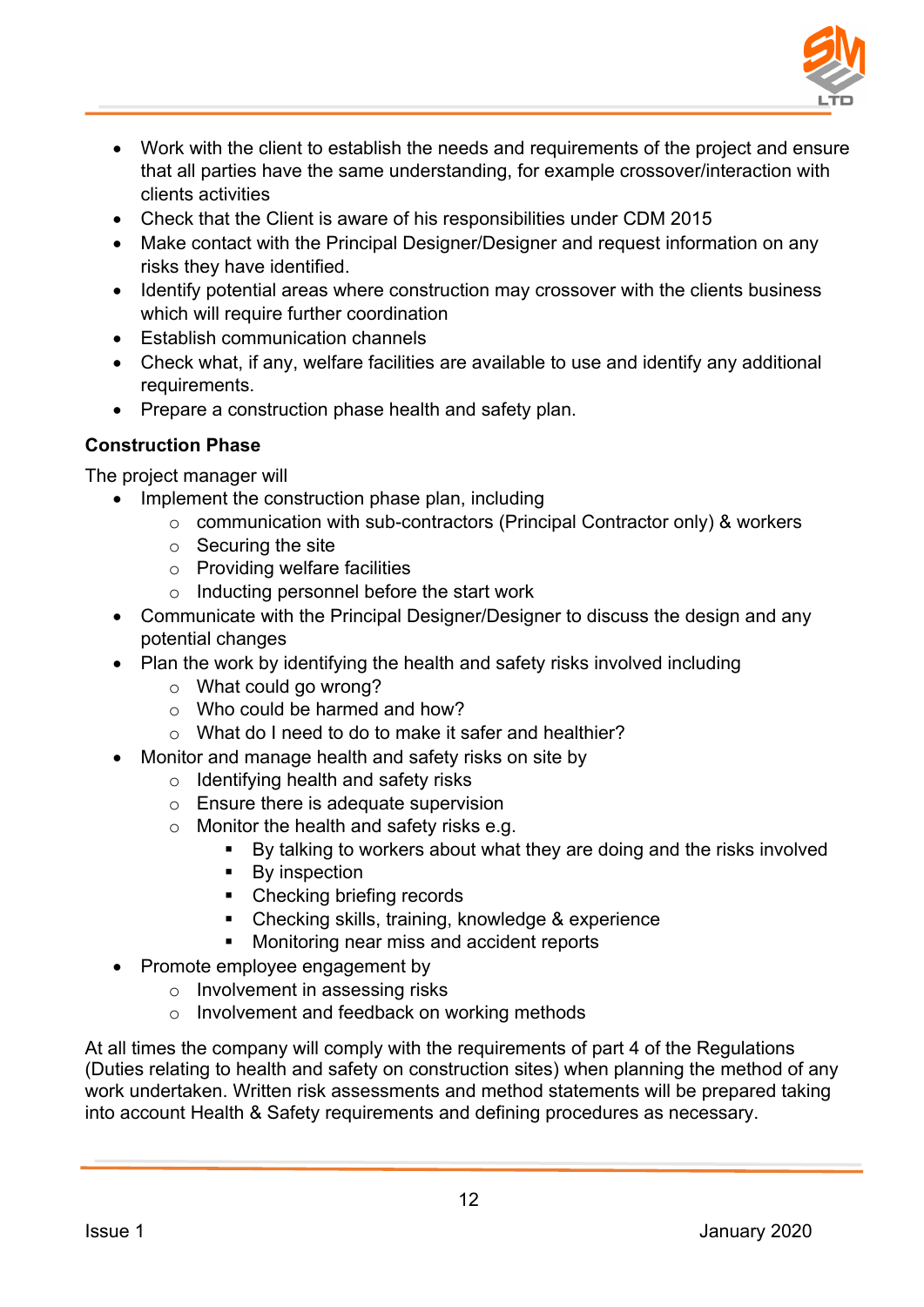

## **Post Construction**

The Project Manager will pass on information for the health and safety file to the Principal Designer (where one is appointed) or the Client (where no Principal Designer is appointed)

The Site Manager must ensure that all registers, site inspection reports and other documentation relating to Health and Safety are returned to the office for safe keeping at the completion of the contract where it will be kept for 3 years after the completion of the contract.

### **Design**

The company may occasionally act as a designer. The company will only act as Principal Designer where we have also been appointed as Principal Contractor, with the main design being undertaken by ourselves.

The limits of design for employees are the recommendations of products based on our knowledge and experience and do not include structural design. If the company is required to undertake design work where there is not a Principal Designer already appointed, then we will inform the client of their duties.

### **Pre-Design**

The Designer/Principal designer must obtain or agree the following information with the Client and Principal Designer (if appointed) as appropriate;

- Pre-construction information
- A client brief
- Information on site and ground conditions, existing structures, operational activities, noise levels, working hour restrictions, existing utility services and ecological, environmental or heritage constraints
- Details of the project team
- Methods for communicating the design, including design risks.
- Format required for information to be included in the health and safety file
- Information held by others which may affect the design such as
	- o Designers drawings and reports with special requirements such as temporary loadings or build requirements for installation or maintenance
	- o Sequences of construction where this may affect the design
	- o Specialist guidance if appropriate, such as fire prevention or commissioning requirements
	- o Any residual risks and information on controlling these risks

## **During Design**

Individuals will use the Principles of Prevention to reduce risks during design considerations;

- Avoid risks
- Evaluate risks which cannot be avoided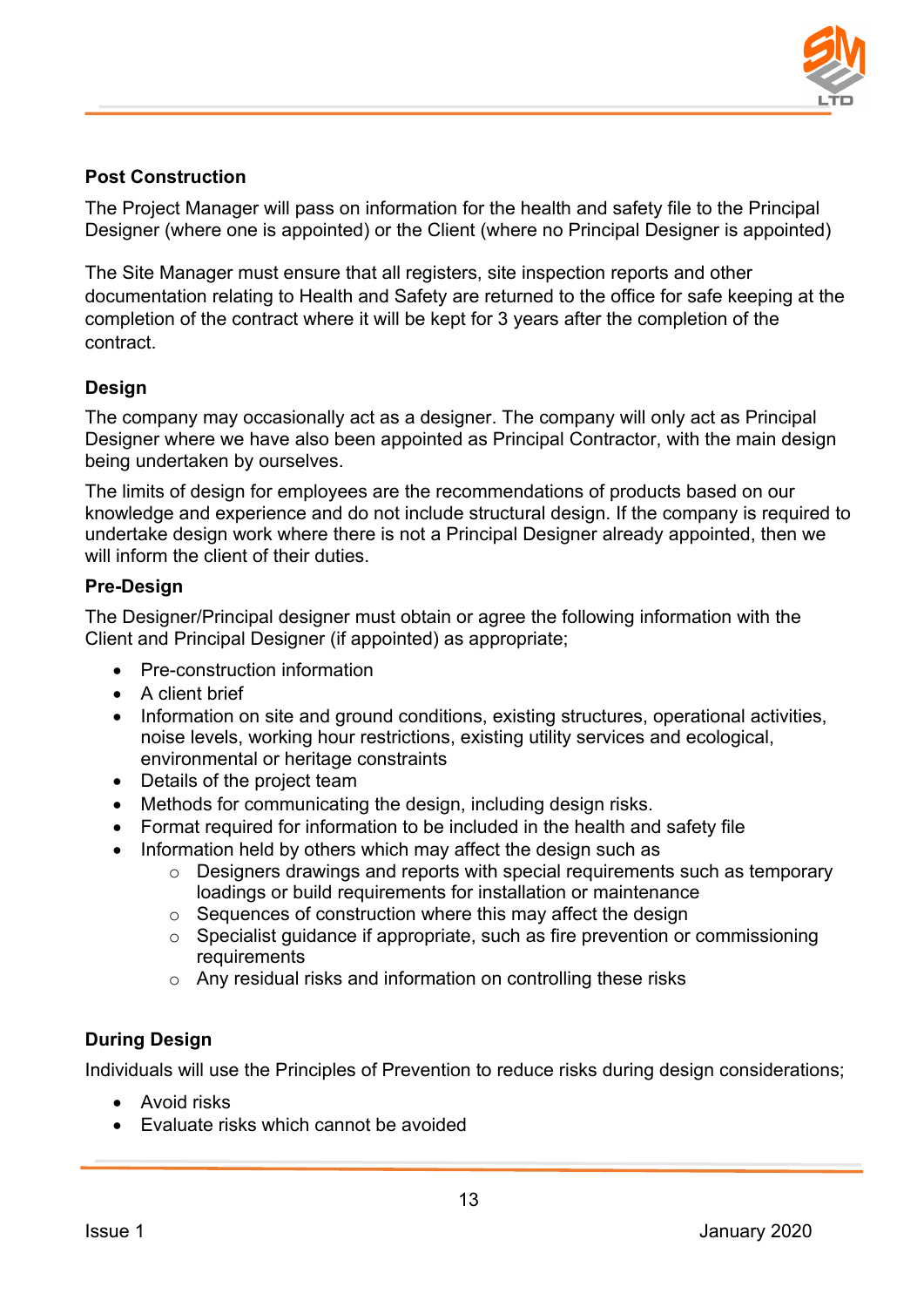

- Combat the risks at source
- Adapt the work to the individual (e.g. through choice of equipment)
- Adapt to technical progress
- Replace the dangerous by the non-dangerous or less dangerous
- Develop a prevention policy which covers technology, organisation of work, working conditions etc
- Give collective protective measures priority over individual protective measures
- Give appropriate instructions to employees

Designs will be reviewed during project meetings.

#### **Post Design**

The Project manager will compile any information required for on-going maintenance or future demolition and provide it to the client or Principal Designer, as appropriate.

#### **Principal Designer**

Where the company is appointed as Principal Designer, the company will manage the preconstruction phase. The method for this will be agreed with the Client but as a minimum the project manager will

- Review pre-construction information provided, pass relevant information onto other designers and request from the client any information they feel is missing from the pre-construction information.
- Coordinate other designers. These will only be specialist designers working direct for the company.

Where specialist designs are undertaken by others, the company is not expected to have a detailed knowledge, but will review health and safety risks to check

- for clashes with other designs
- that information provided to the specialist designer (e.g. from the pre-construction information) has been taken account of
- That the specialist designer has provided information on any health and safety risks that require further control during the life of the structure
- That any assumptions made are correct and reasonable

As the company will only be Principal Designer were we are also Principal Contractor, the project manager during the design phase must ensure a full handover of information to the project manager for the construction phase, so they are able to continue with ensuring compliance with the duties of the Principal Contractor and Principal Designer.

The project manager will agree the format for the health and safety file and will gather the information required from contractors and designers and pass this to the client.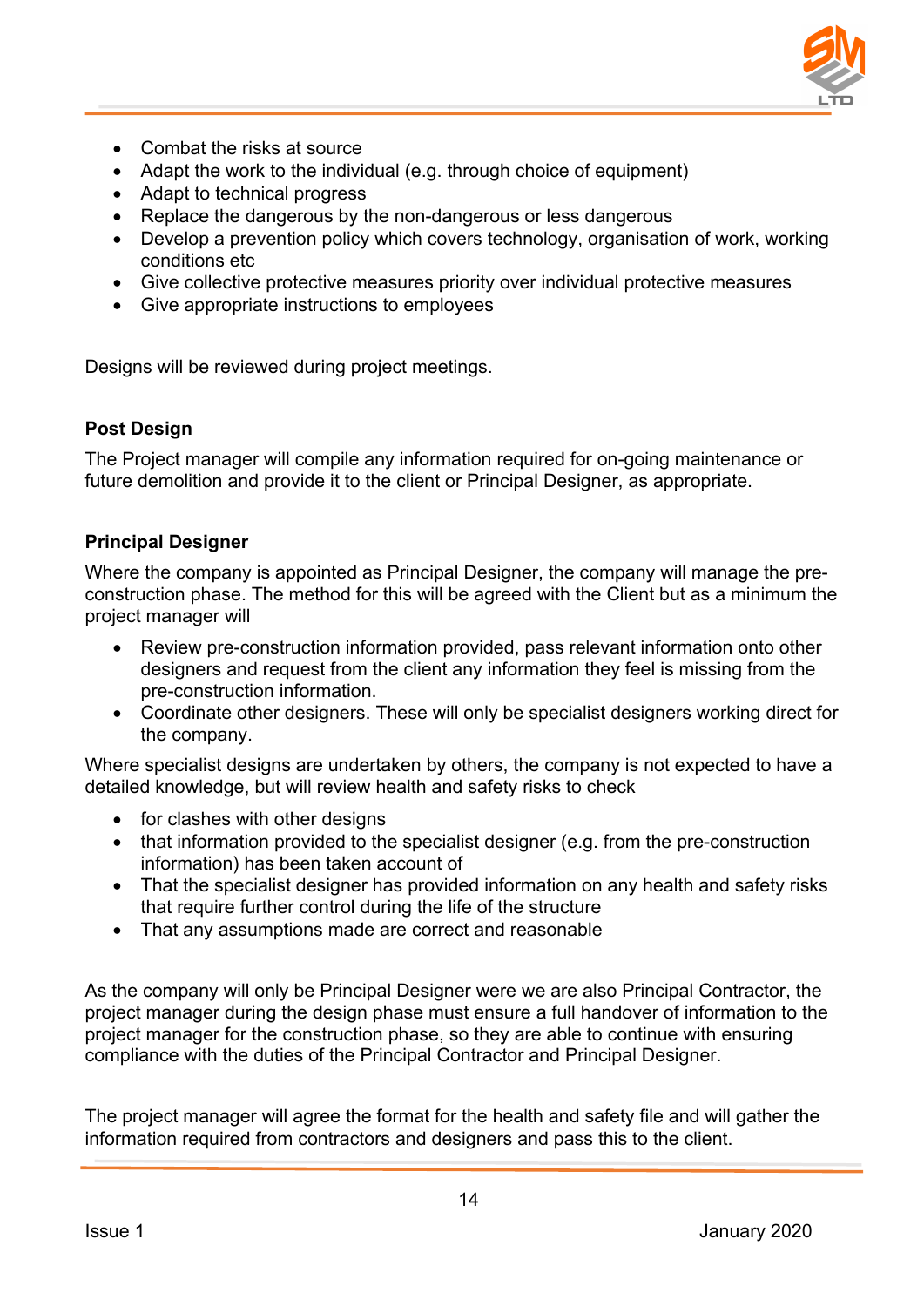

## **Sub Contractors**

### **Assessment of subcontractors**

All potential subcontractors are vetted before any works commence, to assure Surrey M&E of their competency. Subcontractor competency is assessed by means of completion of a Health and Safety Questionnaire. Where subcontractors have already been assessed by an SSIP organisation (e.g. CHAS) then the Health and Safety questions will not be required to be answered. Other Subcontractors will be required to provide the following information as a minimum:

- Health & Safety Policy
- Relevant risk assessments and method statements
- Employee health and safety training records
- Copies of any relevant certification (in date)
- Details of accident statistics and any prosecutions or Improvement/ Prohibition Notices.

Surrey M&E will specify the terms and conditions applicable to the sub-contractors entry on to the site and ensure that the sub-contractor and their workforce understand all conditions.

The company will verify that the Sub-contractor has the correct insurance policies and that they are valid and of sufficient value.

In addition to their statutory responsibilities, subcontractors will be required to conform to Surrey M&E Health, Safety & Environment Policy, safety procedures and permit systems. Subcontractors are responsible for dissemination of relevant information and safety standards to their personnel.

## **Management of Subcontractors**

All contractors will be issued with a code of conduct – see appendix A

The Project Manager is responsible for ensuring that all work on site by the sub-contractor and others whom the Company may have jurisdiction over, comply with all the statutory and Company safety requirements.

Sub-contractors are legally responsible for their own labour force and for ensuring that their work is carried out in a safe manner and that all personnel have received Health & Safety training appropriate to the task being undertaken.

Surrey M&E will ensure co-operation and co-ordination with subcontractors on assessment of risk for the contracted work, particularly where activities overlap and control measures that apply.

Sub-contractors will be provided with any information concerning site hazards, means of access and egress and any other relevant issues and instructions.

Sub-contractors and others must notify the site manager of any hazards arising out of their operations.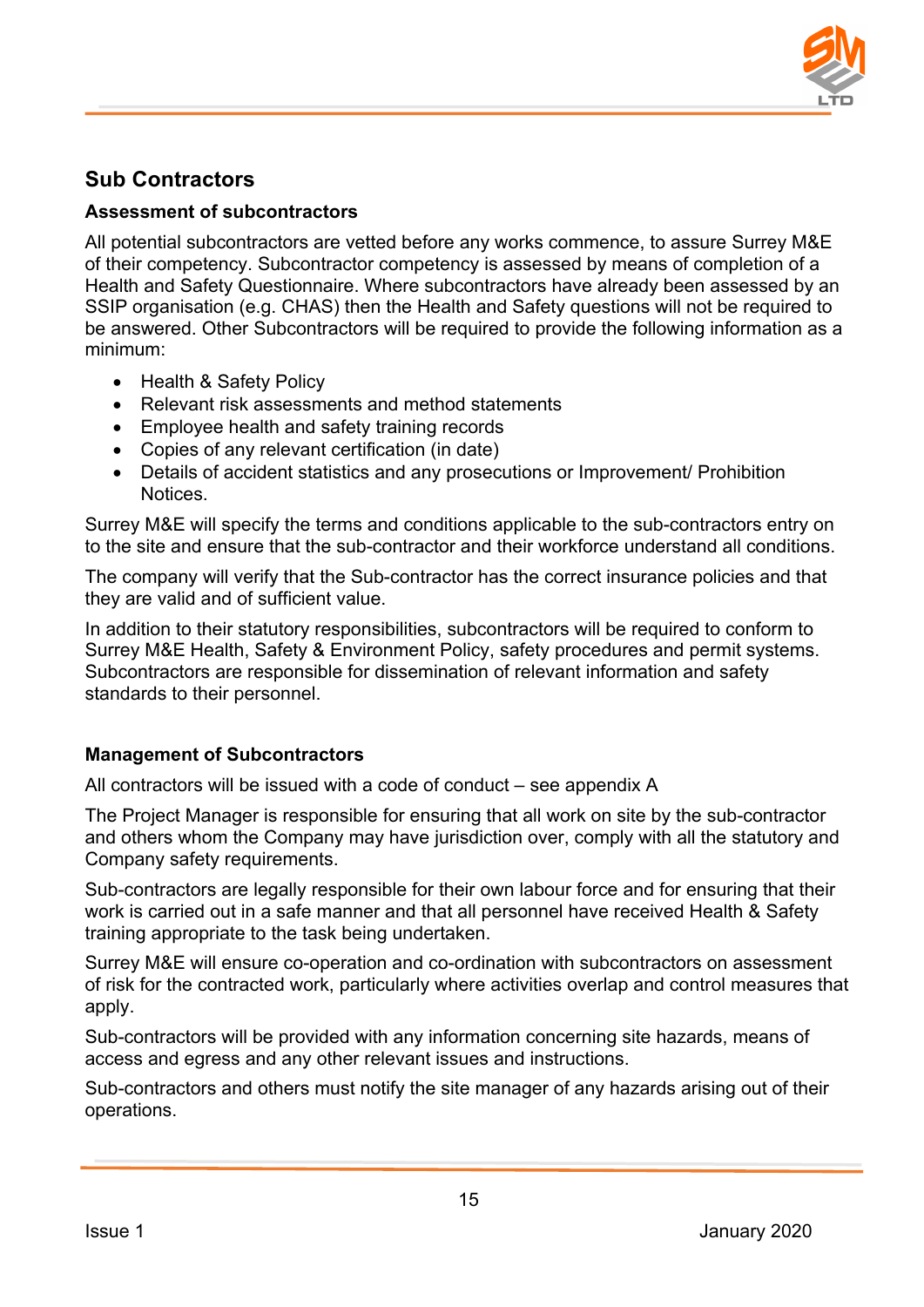

Should the Sub-contractor use a self-employed person, he should notify Surrey M&E.

Sub-contractors are responsible for the reporting of accidents and dangerous occurrences linked to or arising from their operations (including those involving any self employed persons they use) to Surrey M&E and assisting with the investigations should the need arise.

Subcontractors must co-operate with site management on all matters of Health & Safety.

## **Training**

Whilst appropriate qualifications are required by the Company before employment begins, it is not accepted that training will cease for that employee. This Policy requires all employees to continue training during the course of their employment. The minimum requirements for training for health, safety and environment matters are shown in the company training matrix

The company will provide such additional specialised courses or staff training as is appropriate and necessary for the requirements of their duties.

### **Induction**

All new employees will be taken through a company induction. This process will provide an overview of the health, safety & environment requirements of the company as well as confirm the current competencies of new employees and identify any additional training required.

Employees working on clients sites will attend the clients induction as required. If there is no formal induction then enquiries will be made as per emergency arrangements.

#### **Specialist**

Where operatives are required to carry out key tasks (e.g. MEWP, Scaffold Towers, abrasive wheel mounting, etc.) they will be provided with the necessary training.

Sub contractors will need to demonstrate that their employees, where required, have undergone similar appropriate training.

#### **Briefings**

Employees will be briefed on any changes to the health and safety policy or relevant changes to legislation.

Employees will participate in fortnightly tool box talks which will be relevant to the work or projects being undertaken.

## **Safety Representatives and Safety Committees.**

In accordance with the Safety Representatives and Safety Committee Regulations 1977 and the Codes of Practice and Guidance Notes relating to these regulations, every facility will be afforded to officially appointed Safety Representatives and Committees.

Where no formal safety committee exists, all employees will be consulted with, either directly or via an employee representative.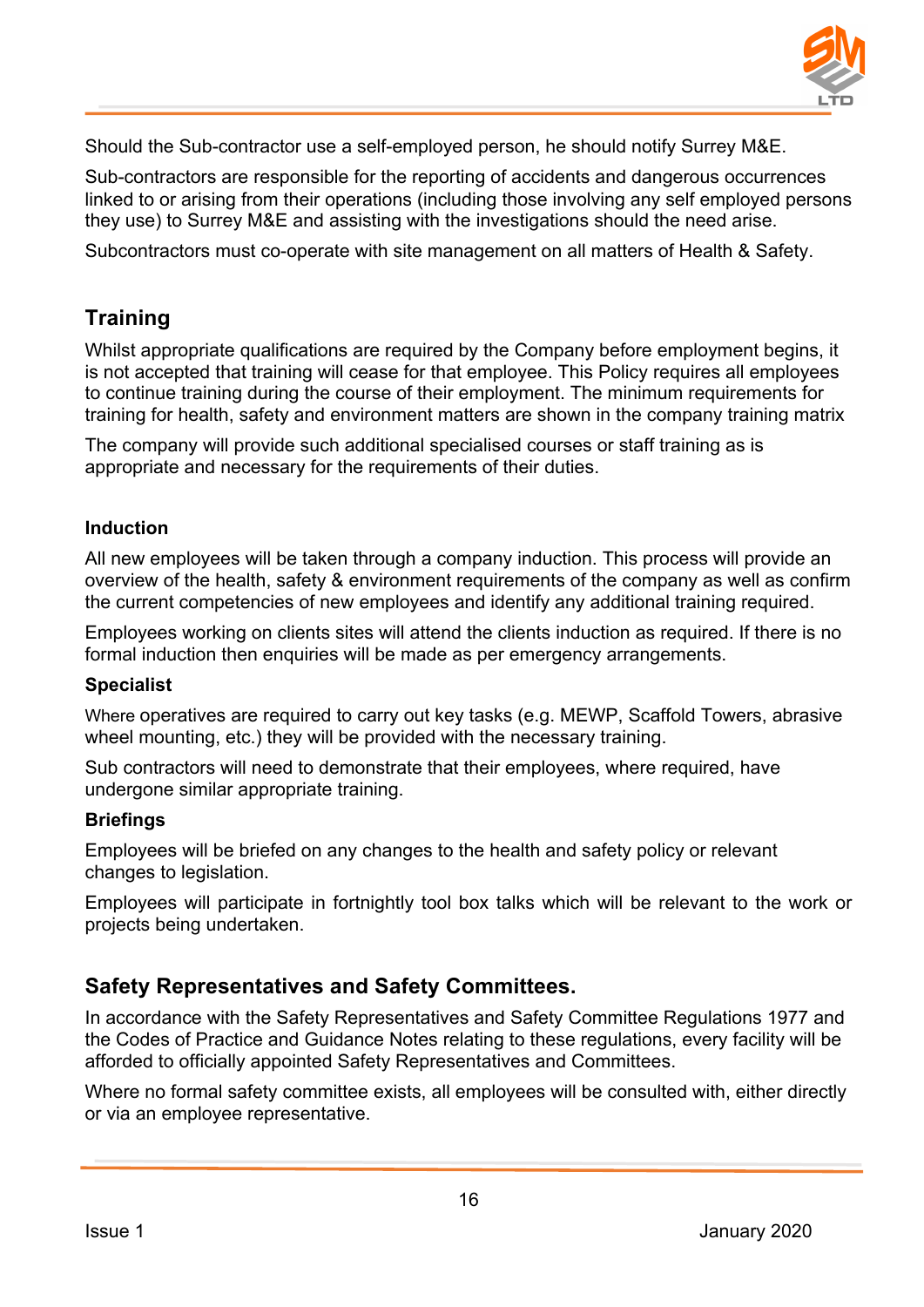

## **Monitoring, Audit and Review**

## **Monitoring**

Each new site project is preceded by a walk-round by the Project Manager to identify any areas that may require attention and for which additional audits may be required.

Project Managers will complete one site inspection per site per month. Information will be fed back to the management meetings.

The Company Health and Safety Competent Person shall carry out a formal site inspection of Health and Safety at monthly intervals using a different site each time. When the Company is working on a large long-term project, regular visits (as agreed with the Principal Contractor) to the project may be made to continually check on the Company safety compliance.

### **Audit**

A formal audit of the health, safety and environment management system is conducted annually under the control of the Director to identify any issues that could impinge of safety.

#### **Review**

This policy and arrangements will be reviewed on at least an annual basis, based on the results of the monitoring and auditing arrangements undertaken by both internal employees and external organisations, provision will also be made to undertake a review in the event of the introduction of new, or the amendment of existing legislation, codes of practice or guidance notes.

## **Fire**

### **Office**

Fire precautions shall be provided and maintained in accordance with the requirements of The Regulatory Reform (Fire Safety) Order 2005, specifically, that a fire risk assessment is carried out and is findings are made known to all employees. The fire risk assessment also details the arrangements applicable to the individual building. This will be briefed to all employees.

A fire log will be kept for each building which details and records the checks and maintenance required on fire equipment.

### **Site**

The site manager will undertake the procedures as outlined in the specific duties earlier in this policy. In summary these include:

Instigate a procedure for the safe evacuation of all buildings on site in the event of emergency

Ensure this procedure is executed in such an event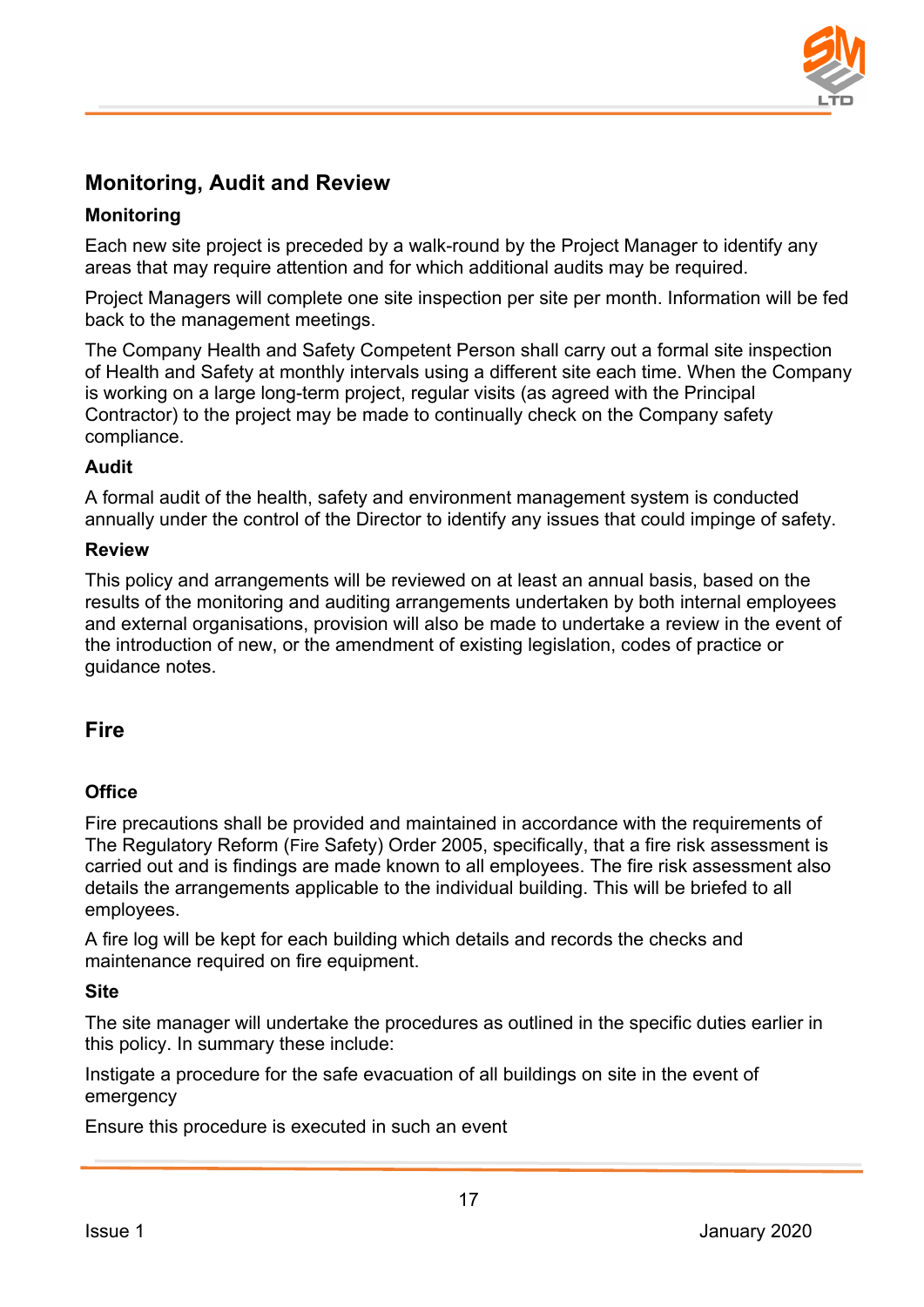

Summon the emergency services when an incident is reported

When conditions require, fire extinguishers of a suitable type, will be kept on site and adjacent to any activity which may lead to the outbreak of fire.

Instruct site staff in the use of portable fire extinguishers

Ensure fire extinguishers undergo periodic testing and inspection by a qualified engineer

## **Incident Reporting**

This applies to health, safety and environmental incidents, whether or not they result in injury or damage.

Following an incident, employees will inform the office as soon as possible by phone. When working on a clients premises, they will also be informed of any incident. On return to the office an incident report will be completed (including accident book for injury incidents).

Incident records are held by the management in the office.

If the outcome of an incident is reportable to the HSE or the environment agency, then the Contracts Manager will ensure it is reported. These include the following;

#### **'Specified Injuries'**

- **fractures**, other than to fingers, thumbs and toes
- **amputations**
- any injury likely to lead to **permanent loss of sight or reduction in sight**
- any **crush injury** to the head or torso causing damage to the brain or internal organs
- **serious burns** (including scalding) which covers more than 10% of the body or causes significant damage to the eyes, respiratory system or other vital organs
- any **scalping** requiring hospital treatment
- any **loss of consciousness** caused by head injury or asphyxia
- any **other injury** arising from working in an enclosed space which:
- leads to hypothermia or heat-induced illness
- requires resuscitation or admittance to hospital for more than 24 hours

#### **'Dangerous Occurrences'**

For example some types of

- Failure of load bearing parts of lifting equipment
- Unintentional explosions
- Plant overturning
- explosions
- Malfunction of breathing apparatus
- Scaffolding collapse

#### **'Work Related Illness'**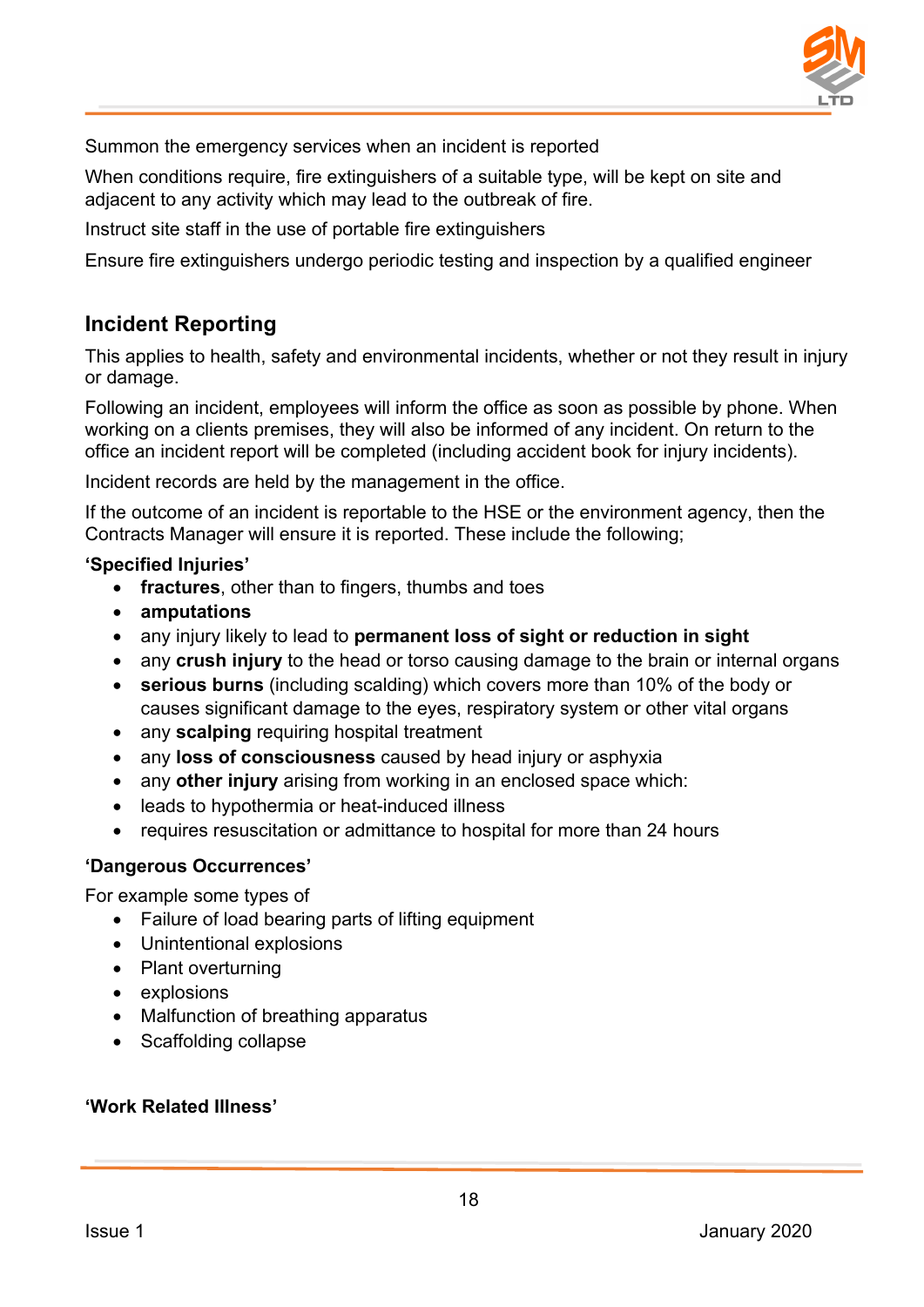

- **Carpal Tunnel Syndrome**: where the person's work involves regular use of percussive or vibrating tools
- **Cramp of the hand or forearm**: where the person's work involves prolonged periods of repetitive movement of the fingers, hand or arm
- **Occupational dermatitis**: where the person's work involves significant or regular exposure to a known skin sensitiser or irritant
- **Hand Arm Vibration Syndrome**: where the person's work involves regular use of percussive or vibrating tools, or holding materials subject to percussive processes, or processes causing vibration
- **Occupational asthma**: where the person's work involves significant or regular exposure to a known respiratory sensitiser
- **Tendonitis or tenosynovitis**: in the hand or forearm, where the person's work is physically demanding and involves frequent, repetitive movements
- Any Cancer attributed to an occupational exposure to a known carcinogen or mutagen
- **Any disease –** attributed to occupational exposure to a biological agent

## **Environmental Incidents**

Any incident that results in the following environmental impact must be reported to the environment agency;

- damage or danger to the natural environment
- pollution to water or land
- poaching or illegal fishing
- dead fish or fish gasping for air
- watercourses blocked by a vehicle or fallen tree causing risk of flooding
- flooding from main rivers or the sea
- illegal dumping of hazardous waste or large amounts of industrial waste
- incidents at Environment Agency-regulated waste sites
- illegal removals from watercourses
- unusual changes in river flow
- collapsed or badly damaged river or canal banks

The Project Manager shall take all necessary steps to determine the reason for the incident. Following the investigation the management will implement measures to prevent repetition including communicating with all other employees as relevant to ensure the reason for the incident is known to prevent a recurrence.

All incidents resulting in damage to premises or plant and machinery on site must be investigated by the Project Manager and details reported to the Company.

# **Electricity**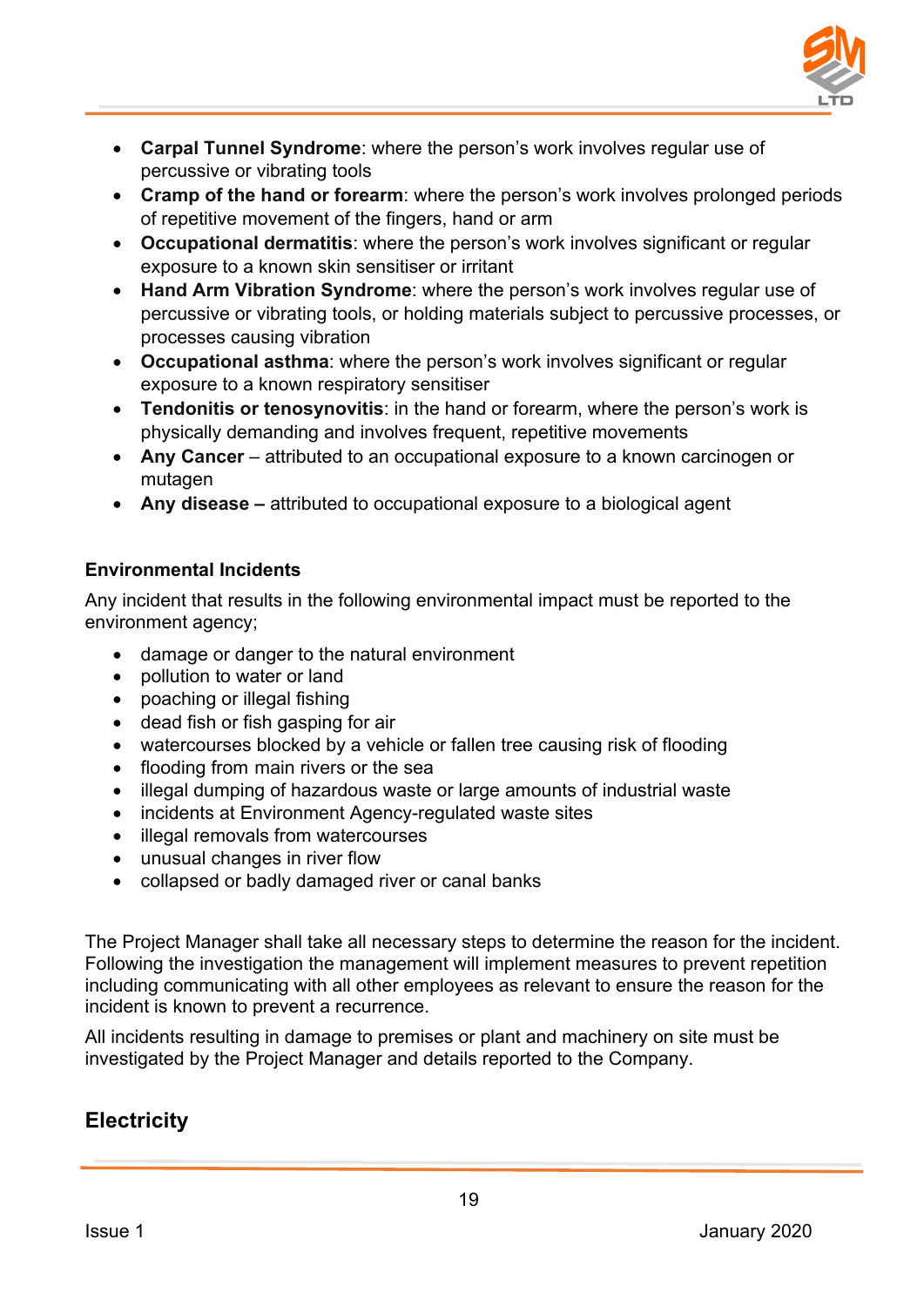

Any permanent electrical installation shall be to the requirements of the I.E.E. Regulations and shall be installed, tested, altered and maintained by qualified electricians only. Office facilities will be tested every 5 years.

## **Site Supply**

The Project Manager will ensure that only qualified electrical contractors will be employed to install, construct and maintain electrical supplies. Proof of competence is required.

When cutting-off, shutting down or decommissioning an electrical supply the appropriate permit to work or certificate will be obtained.

No unqualified operative will undertake any installation, maintenance or alteration work to any electricity supply line.

All electrical supplies to hand tools and equipment used on site will be taken from a 110V source. 240V supplies will not be used.

#### **Underground Services**

Surrey M&E do not undertake excavations, but if it is necessary to penetrate the ground, for example, with fence pins, then we will review utility drawings for the area and undertake a survey of the area using a CAT and Genny prior to working.

### **Portable Electrical Equipment**

Project Managers will ensure that any portable electrical equipment hired in or supplied by the company is in good condition and records of inspection are available before use.

All Portable electrical equipment will recorded on a schedule and be inspected and labelled with their next test date, according to the following minimum schedule.

 $Site - 3 months$ 

Office – 2 years

In addition all tools will be visually inspected for damage by the user before use. Damaged or out of date equipment will not be used, but reported to the project manager.

## **Welfare and First Aid**

### **Site**

The Project Manager will ensure that the welfare and first aid requirements are established and co-ordinated with the Client/Main Contractor before work starts, as part of the pre-start meeting. Once work has commenced on site the project Manager will ensure that all planned welfare and first aid facilities are provided and that they are maintained to the required standards.

### **Office**

Welfare and first aid facilities are also provided at the Office. A first aider is available at the office.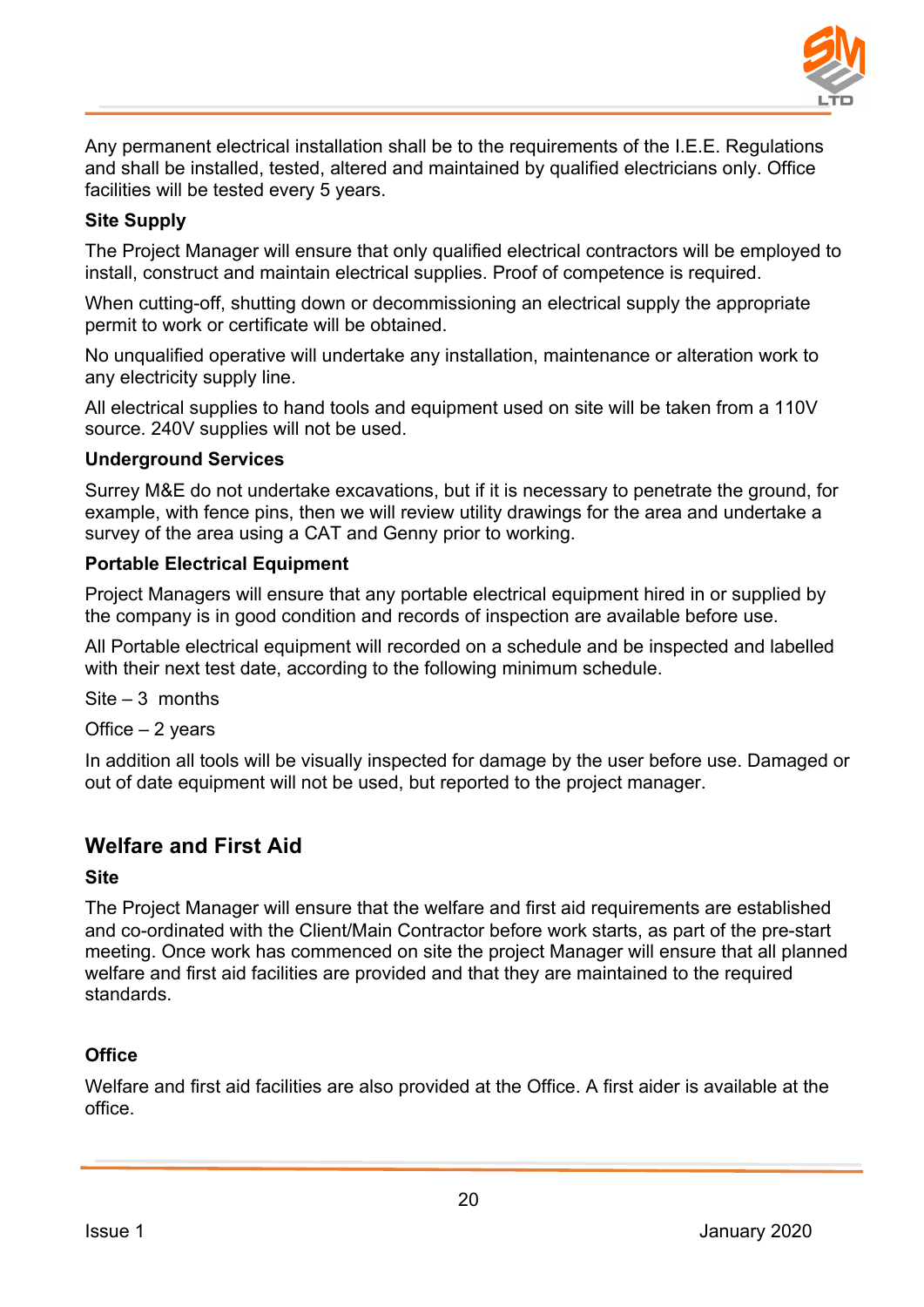

## **Co-ordination and Co-operation**

The Project Manager will ensure that all work in is planned in advance so as to cause the least disruption, to other contractors or others who may be affected by the work (e.g. in communal areas). The planning will include discussion and agreement with others affected by the work, whether that is other contractors/Principal Contractor or asset owners. Safe access and egress around the work site will be provided and the work area segregated. The means of segregation will depend on the hazards and the environment, for example barriers, warning tape, cones or warning signs

In the case where passageways or staircases cannot safely be used while work is in progress the Project Manager will make arrangements for such work to be undertaken out of normal working hours.

## **Housekeeping**

Sufficient space will be provided in each workplace taking into account furniture, fittings, equipment and machinery.

Floors and traffic routes will be kept free from obstructions at all times.

Wherever possible, files, boxes etc. will not be stored at high level.

A tidy site and work place results in increased efficiency and better public relations, therefore, tidiness is to receive priority on the Company sites.

The Project Manager will ensure that, before the site commences, access routes are planned, deliveries are programmed, to ensure that excess materials are not stored on site, storage areas are defined, compounds are planned and sub contractors are made aware of the Company requirements with regard to storage, clearing up, tidiness etc.

The Site Manager will ensure that stacking areas are prepared and that materials are called off in quantities, which will not create difficulties on site.

Storage areas for potentially environmentally hazardous materials will be appropriately bunded and/or on impermeable surfaces away from water courses/surface water drains to reduce the risk of land or water contamination.

The Site Manager will ensure that all waste materials are clear and disposed of safely as work proceeds. All materials delivered to site will be stored safely, ensuring that accesses are not obstructed.

All openings in floors must be securely covered or be clearly marked to show that there is an opening below.

Debris and materials must not be thrown or dropped from scaffolds or buildings unless a chute is provided, or other suitable safe method used.

The Project Manager will arrange for sufficient labour and plant to enable clearing up and maintenance of safe accesses, cleaning of welfare facilities etc., to be carried out in accordance with these standards.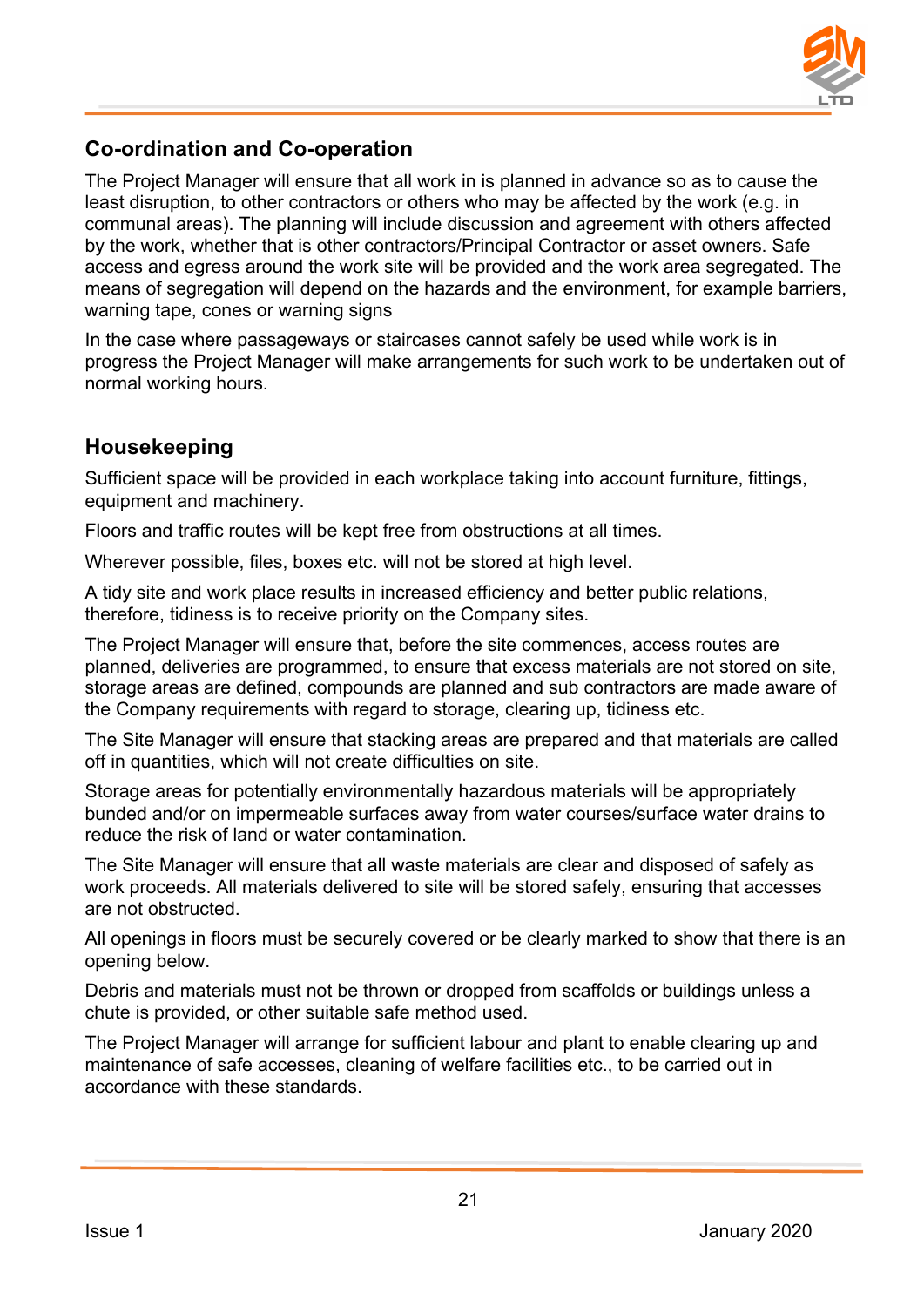

## **Waste Management**

Surrey M&E will follow the principals of reuse and recycling before considering disposal.

This will be achieved by;

- Using items in standard sizing to allow reuse where possible
- Ensuring precise measurements are used for bespoke items
- Minimising packaging requirements
- Prioritising packing that can be recycled
- Providing detailed maintenance plans to the client to minimise failure and replacement

# **Company Car Driving**

Employees may only drive company cars with the express permission of the managing director.

Employees will;

- Make regular inspections of their vehicle for obvious defects
- Ensure any defects are rectified without delay.
- Report all accidents or damage, however minor, to the Company Management.
- Ensure any traffic violations you are involved in which result in yourself being prosecuted are reported to the Company Management.
- Ensure their vehicle is serviced in accordance with the manufacturers requirements.
- Check lights, tyres, oil, water, windscreen wipers and washer reservoir, etc at least every week.
- Ensure they are physically fit to drive, reporting any health problems or personal circumstances that may make driving hazardous.

Drivers will not;

- Drive when under the influence of alcohol, illegal drugs or prescription drugs that may adversely affect driving capability.
- Use mobile phones whilst driving, except when the phone is installed in a 'totally hand free car kit' and then only if, in your best judgement, it is safe to receive or make a call whilst driving. IF IN DOUBT DON'T.
- Use, whilst driving, any equipment or materials ie. Satnav (while programming), map, etc. that may distract you from driving safely. You must pull over in a safe place first.

# **Occupational Health**

Surrey M&E employees are not typically exposed to risks that require health surveillance, however they are influential in managing the exposure of others (sub-contractors). Health risks will be considered in risk assessment and the principles of prevention used in the selection of techniques, tools and materials to minimise the health risks to those undertaking the work and those affected by the work.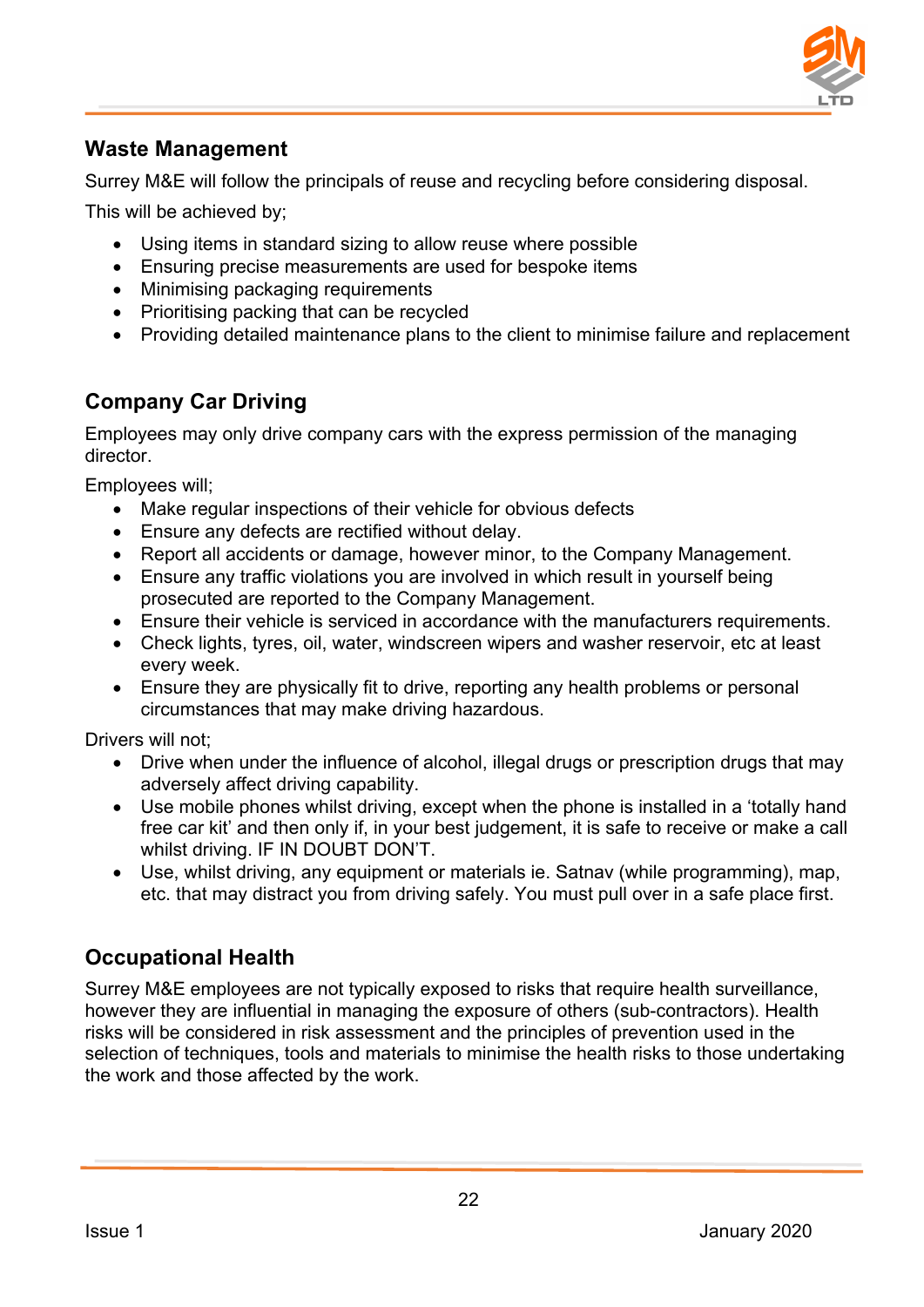

If any employees are expected to be exposed to a significant risk to their health then a surveillance program will be put into place. Sub-contractors are required to have their own health surveillance program where necessary.

## **Smoking**

The company has acknowledged the adverse impact on employees' health caused through direct and passive smoking at work. In line with The Health Act 2006, the company enforces a policy of no smoking on the premises and inside company vehicles. This policy includes ecigarettes and vaping devices. Smoking is permitted in the uncovered area of the yard. Employees who breach this policy will be subject to the company disciplinary procedures.

Visitors will be informed of this policy and if breached will be required to leave the premises.

When working on other employers or clients premises, employees will not smoke inside buildings and will follow any additional requirements outlined in the policy for that site.

Signage will be provided on the premises to remind employees or visitors of the requirements.

## **Drugs and Alcohol**

There is at no time any alcohol and drug misuse allowed on any Surrey M&E Office or Project. Where employees are on a pre-scribed medication that may affect their ability to work then they must inform their manager. The manager is to undertake an assessment of the risks to the employee and others of undertaking their normal work activities. If the risk is significant then alternative work will be found.

There is potential for danger, due to alcohol/drug misuse, to the health and safety of employees and their colleagues if an alcohol/ drug problem is left untreated. However Surrey M&E recognises that an alcohol or drugs problem may be an illness to be treated in the same way as any other illness and as such pro-active requests for assistance will be treated favourably and supported where possible.

All employees will comply with requirements of working on any clients sites, for example drug and alcohol testing.

It is the duty of every employee to report any issues and or concerns to the Managing Director. Such reports will be treated with confidentiality.

## **Noise and Vibration**

The Project Manager must ensure that information on the noise level of any plant, which it is intended to hire or purchase, is obtained and taken into account before hiring or purchase takes place. He, in conjunction with any relevant Sub Contractor required to use or work near such plant, will ensure that any static plant to be installed on site, or in the workshop, is planned to be in a position which takes account of the effects of noise on the workers or the public.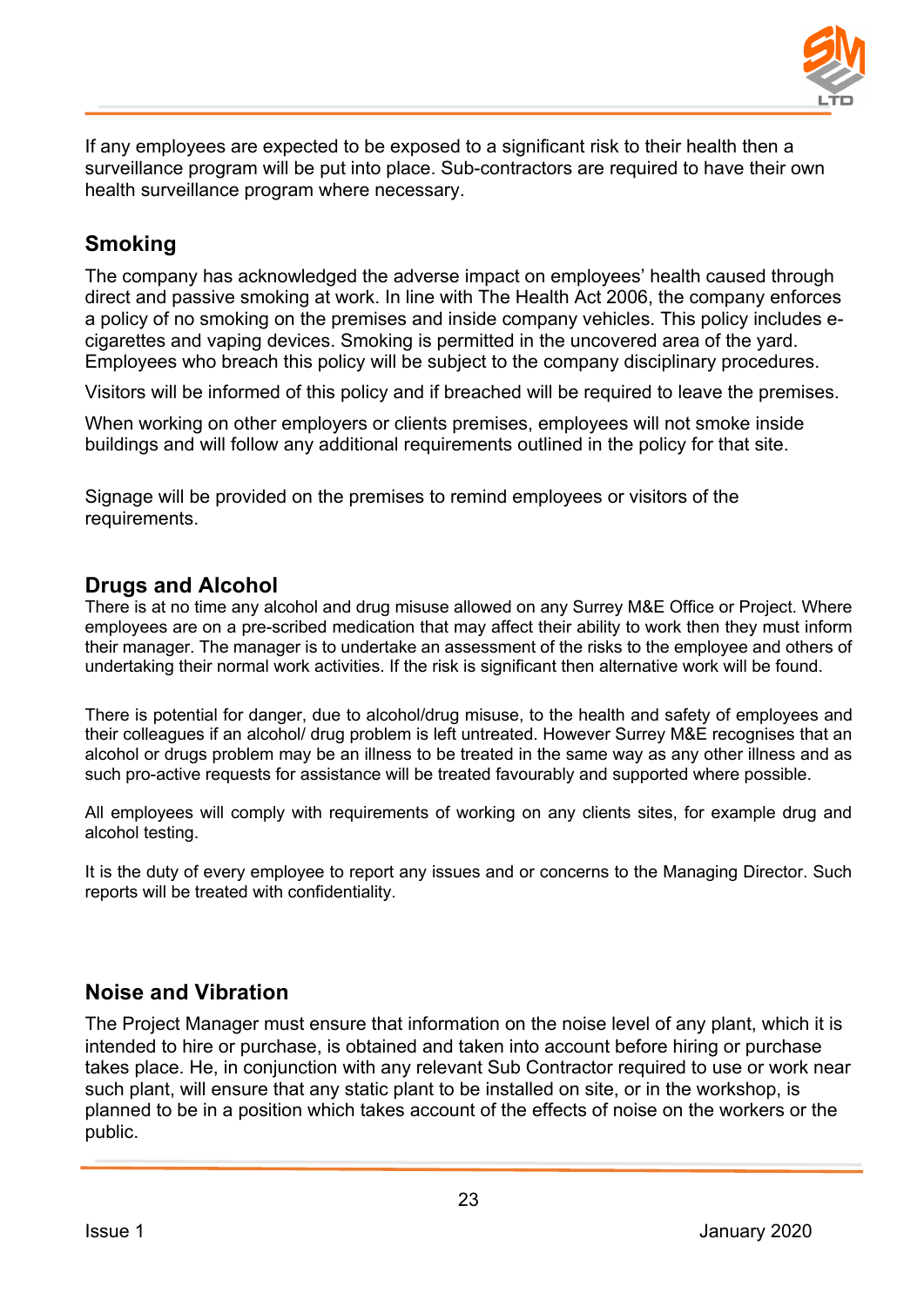

Where reasonable practicable engineering solutions to reduce noise and vibration will be used. Where the level of noise is or exceeds 80dB(A) a full assessment will be made and the area labelled and controlled accordingly and ear protection provided where requested. Where the noise level exceeds 85dB(A) ear protection will be provided and its use enforced.

All hand held tools will be assessed for their vibration characteristics using the manufacturers data and the 'HSE vibration calculator'. Where vibration levels day may exceed the exposure action level, control measures will be put in place to reduce to the level to below the exposure action level. For example by;

- Use of alternative equipment,
- Minimising the time that individuals use the equipment,
- Use of vibration absorbing gloves.

## **Hazardous Substances**

The Company will keep records of all assessments, data sheets and medical surveillance as required in the regulations. These assessments will be reviewed at regular intervals to ensure that they are up to date and still relevant.

## **Control of Substances Hazardous to Health (COSHH)**

Project Managers will ensure that all substances are assessed for their properties and hazards before use. Where there is a significant risk associate with their use, this assessment will be recorded and briefed to the employees affected by the Project Manager, generally as part of the safe system of work briefing.

If possible, arrangements should be made for an alternative, less hazardous material to be specified.

The COSHH register is held on a database in the office. Information from the database will be provided to employees and Clients as required.

The COSHH assessment will contain information on handling, storage, and disposing of the substances.

### **Asbestos**

Surrey M&E will not undertake work involving asbestos. Information on asbestos containing materials will be obtained from the client prior to commencing work to verify their location.

If employees detect the possible presence of asbestos, work on that area of the works shall cease and the client and Project Manager informed. Work will not commence until evidence is supplied that the material does not contain asbestos or the asbestos containing material is removed by a specialist contractor.

### **Lead**

Surrey M&E will not work with Lead. If employees detect the possible presence of lead, work on that area of the works shall cease and the client and Contract Manager informed.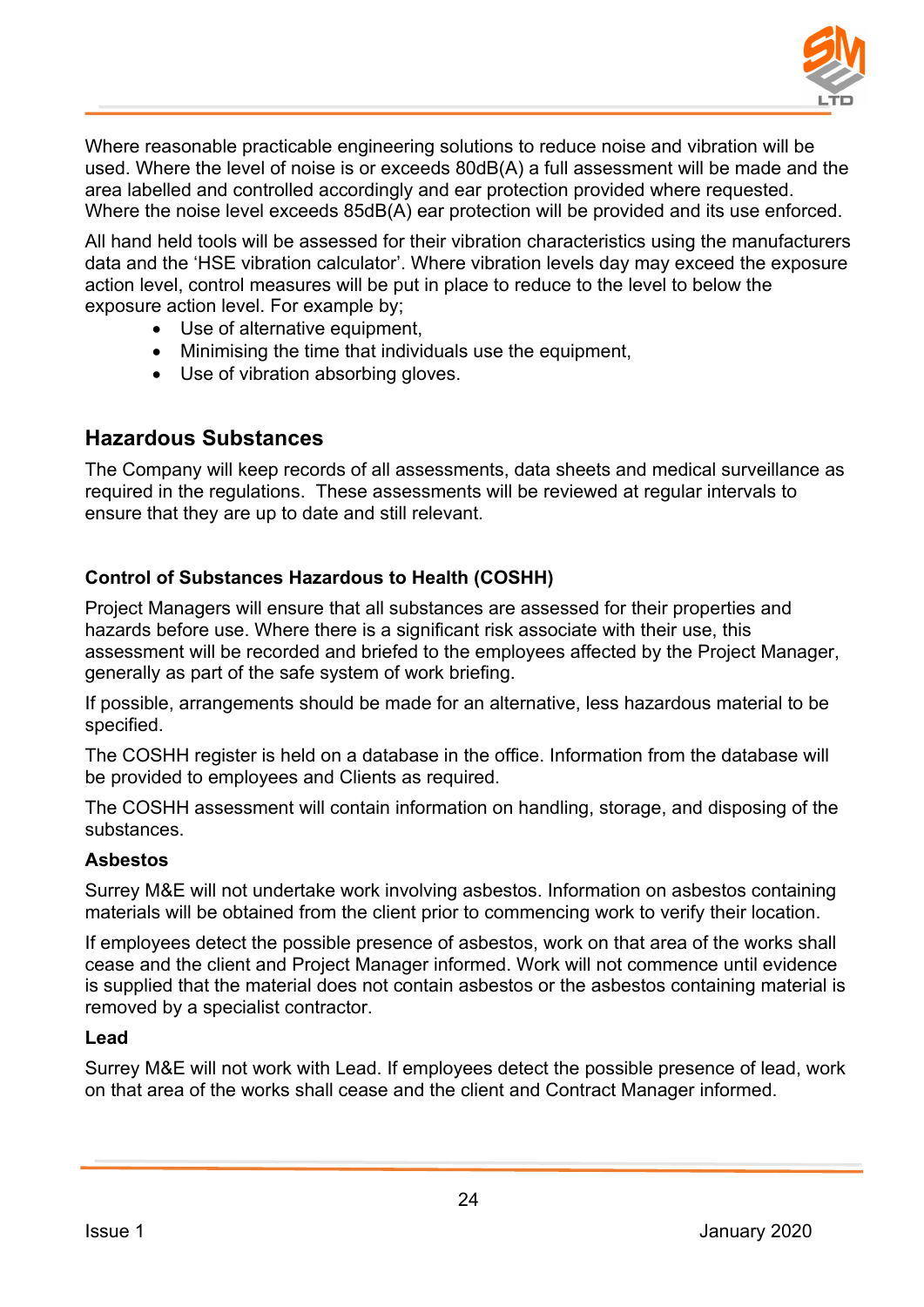

Lead and other toxic materials shall be removed by a specialist Contractor or by an employee under the strict control of the Project Manager following a method statement produced following a detailed assessment of the works and risks involved.

### **Highly Flammable Liquids**

The Project Manager will ensure that suitable storage facilities are provided for Highly Flammable Liquids, and will arrange for a licence for the storage of petroleum or petroleum mixtures, where applicable.

The Project Manager will ensure that suitable storage facilities are provided for liquids which are not defined as Highly Flammable, but which could be a fire hazard and will arrange for any necessary fire fighting equipment or materials to be available before work starts.

The Project Manager will ensure that fire resistant, absorbent material is available to soak up any spillage of Highly Flammable Liquids and that this material is immediately disposed of safely after use.

The Project Manager will ensure that any fire fighting equipment, storage facilities, signs, notices, containers etc., are checked at weekly intervals and that any action is taken to rectify and that defects are resolved.

Appropriate action will be taken against any person disregarding safety instructions, signs or notices or misusing Highly Flammable Liquids.

The storage Highly Flammable Liquids in large quantities or in unusual situations is to be specifically Risk Assessed.

#### **Liquefied Petroleum Gas**

The Project Manager will ensure that the provision, installation of equipment and storage facilities for L.P.G., and any other compressed gases that will be used on site/workplace by Sub contractors, are planned in accordance with the above standards and that, where necessary, liaison takes place with the local Fire Brigade, to establish the safe storage and sitting facilities.

The Project Manager will ensure that any necessary training in the Safe Working Practices, or emergency procedures, associated with L.P.G. or compressed gases, is arranged and carried out before work starts.

The Project Manager will check all storage facilities, appliances, hoses, fittings, connections, fire fighting equipment etc., at weekly intervals and ensure that action is taken to rectify any defects noted.

Appropriate action must be taken against any person who disregards any instructions given for the safe use and storage of L.P.G. or compressed gases or who misuses equipment provided.

Where large quantities of L.P.G. or compressed gases are to be used or stored, or where L.P.G. or compressed gases are to be used in confined spaces or unusual situations is to be specifically Risk Assessed.

## **Protective Clothing and Equipment**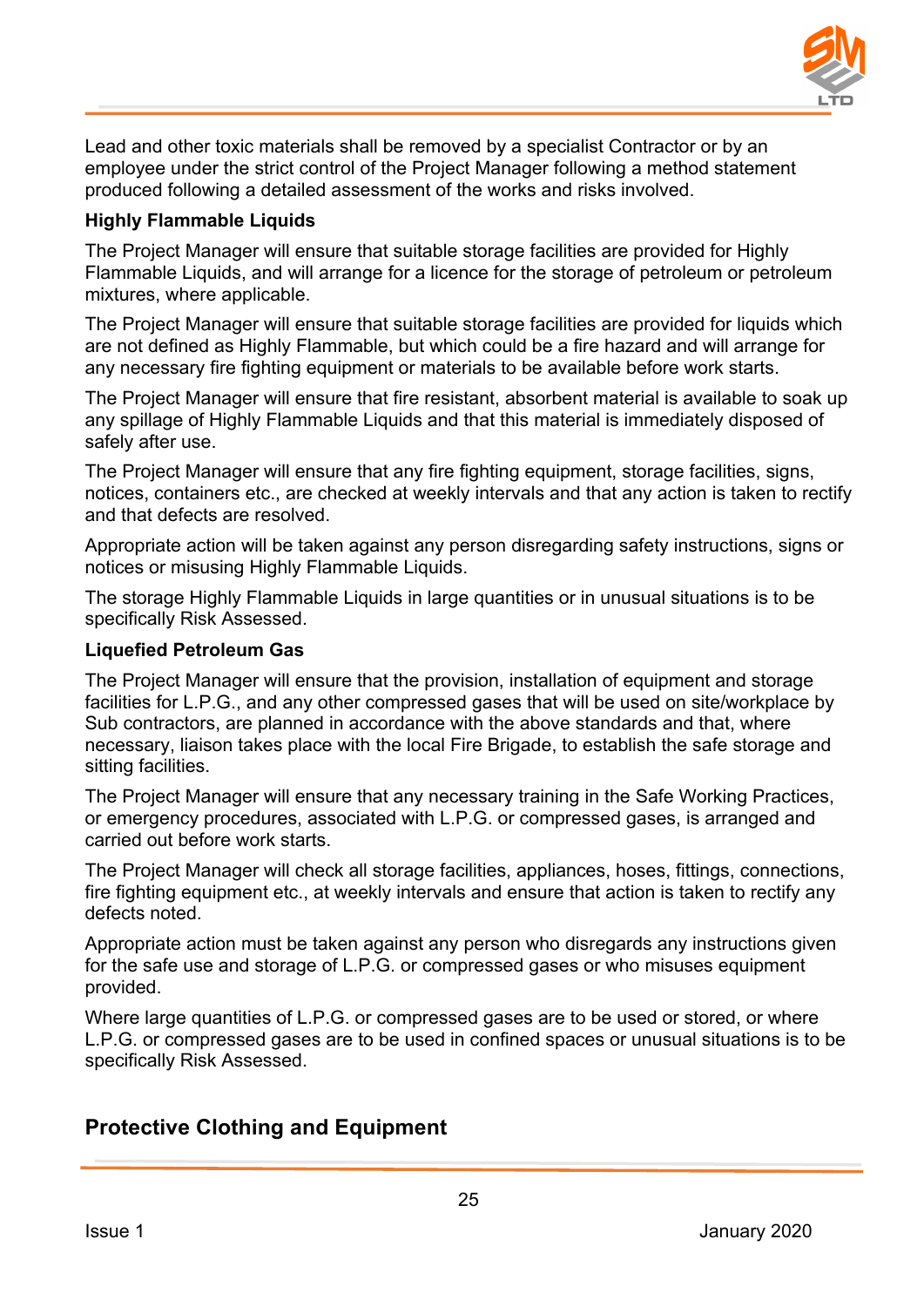

The Project Manager will ensure that adequate supplies of all necessary protective clothing, or equipment, are available on site for issue, as required and that, when issued to employees, a record is kept. Employees must inspect their PPE at a minimum of the start of each shift. If defects are noted at any time then work must stop and the defect reported to the project manager.

The Project Manager will ensure that when Sub Contractors' employees are set to work, they have been provided with any necessary protective clothing that is suitable for the specific process for which it is provided.

All Supervisory and Management Staff will set a good example by wearing personal protective equipment.

## **Manual Handling**

All manual handling operations that are to be regularly undertaken by employees of the Company are controlled by the following procedure:

The Project managers, are responsible for, firstly identifying such operations requiring a specific manual handling risk assessment. These include any potential lifting, lowering, pulling, pushing, carrying or moving of loads whether by hand or other bodily force.

It is the policy of Surrey M&E to wherever possible or practicable, engineer out or mechanise, any manual handling operation. Where manual handling may be required the following planning will be followed and an assessment undertaken.

- Can a mechanical aid be used to reduce manual handling?
	- $\circ$  If yes then ensure a competent person is available to use it.
	- If no mechanical aid is available then plan the task
		- o Can the load be lifted by one person or does it need multiple people? Consider the following;
			- weight,
			- size.
			- weight distribution
			- § shape
			- § stability
			- ease of grip
			- o Are there other potential hazards?
				- E.g. sharp edges, spilt chemicals
			- o Plan the route, considering
				- Slip or trip hazards
				- Closed/narrow doors
				- § Rest stops
				- Other traffic people or vehicles
				- Final destination
			- $\circ$  Is any PPE required
				- § Gloves
				- Hard hats/bump caps
				- Safety boots etc.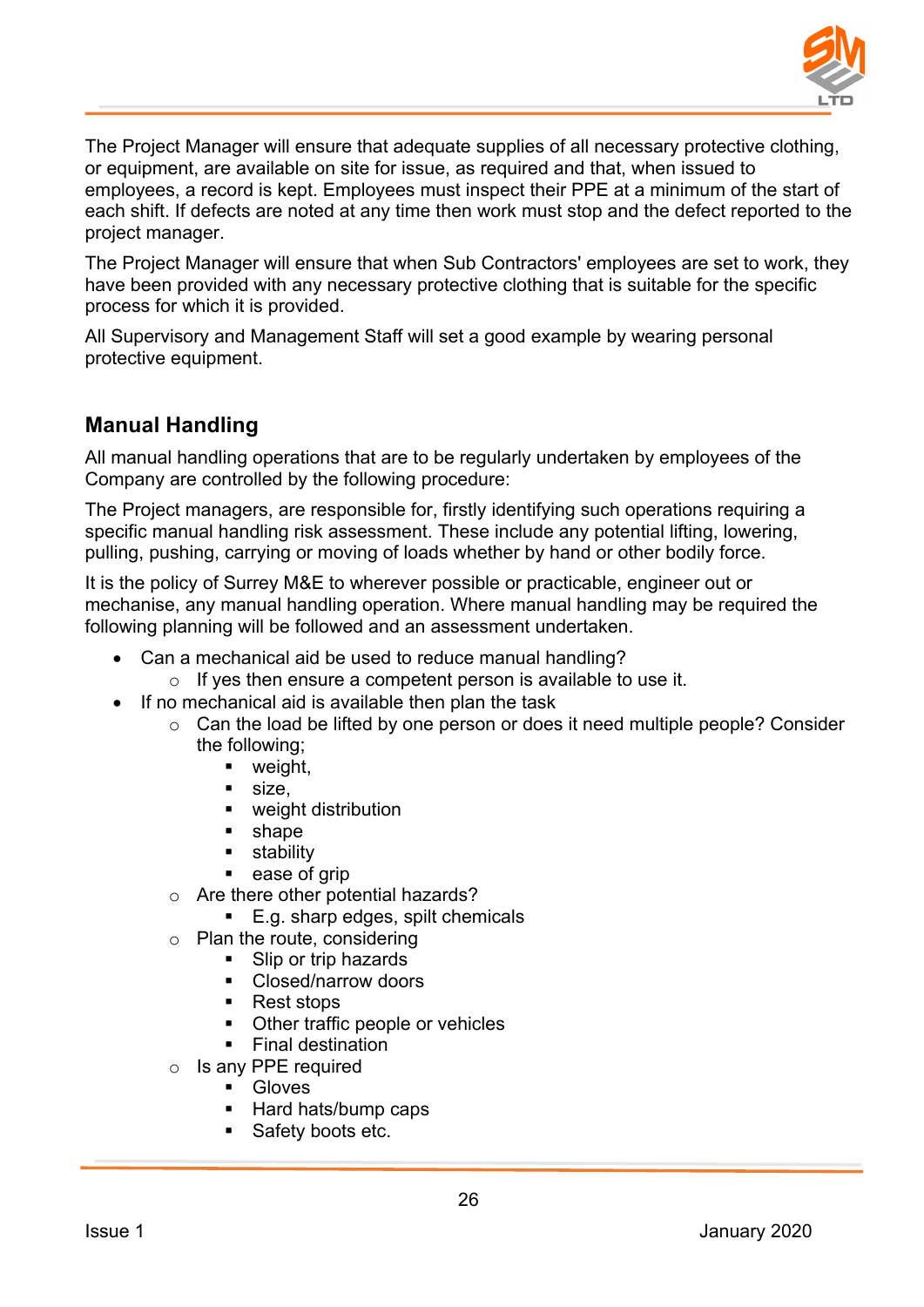

The Project Manager will ensure that all operatives have been instructed in the correct handling and lifting of loads, as required.

The Project Manager will ensure that materials that require manual handling are supplied in sizes suitable for manual handling.

The Company must not require any operative, particularly a young person, to lift, without assistance, a load which is likely to cause injury.

The selection of persons to carry out manual handling or lifting tasks must be based on the training given, age, physical build etc. Where loads have to be manually handled, the need to ensure that accesses are safe is especially important.

# **Display Screen Equipment**

Work at display screen equipment will be planned so that there are breaks or changes of activity. Work stations will be set up to ensure that workstations satisfy the minimum requirements, which are set for the display screen itself, keyboard, desk and chair, working environment and task design and software. In addition individuals will complete display screen equipment assessments for their workstations. Following the assessment any alterations or special equipment requirements identified will be put in place.

The Company will provide appropriate and eyesight tests to users of display screen equipment and, where necessary, supply special spectacles where normal ones cannot be used.

## **Work Equipment**

The use of work equipment includes starting, stopping, repairing, modifying, installing, dismantling, programming, setting, transporting, maintaining, servicing and cleaning.

The Company will make sure that equipment is suitable for the use that will be made of it and will take into account the working conditions and hazards in the workplace when selecting the equipment.

The company will provide information, instruction and training, and will provide equipment that conforms with any relevant EC product safety directive.

The company will ensure that equipment is used only for operations for which, and under conditions for which, it is suitable, and that the equipment is maintained in an efficient state, in efficient working order and in good repair.

# **Work at Height**

When work at height is required, then the following hierarchy of fall protection will be used

- 1. Collective fall protection(e.g. scaffold)
- 2. Collective fall arrest (e.g. nets/airbags)
- 3. Individual fall prevention (e.g. restraint to prevent access to the edge of the structure)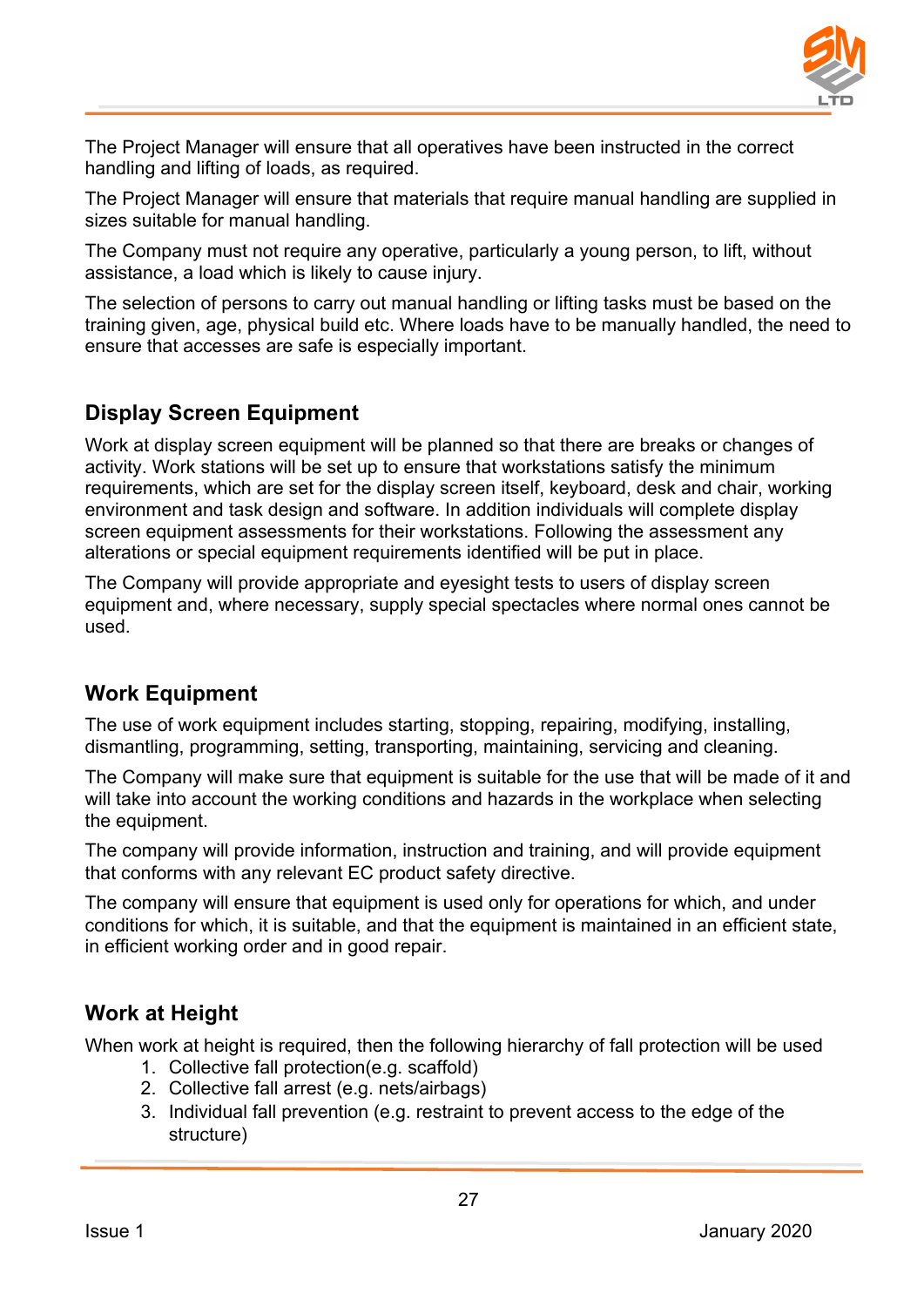

4. Individual fall arrest (harness)

## **Fixed Scaffold**

Surrey M&E will not erect, dismantle or adapt any fixed scaffolding. If a fixed scaffold is required this will be managed by either the client/Principal Contractor or a competent scaffolding contractor, with Surrey M&E providing information on loadings etc.

Scaffold will not be used until certificated complete by the erector. Scaffolds will be inspected weekly, following adaptation and bad weather, and recorded on a register.

#### **Mobile Scaffold Towers**

Only employees who have successfully completed an appropriate PASMA training course will erect, adapt or dismantle mobile scaffold towers.

Towers shall be erected according to the instructions supplied. If a tower cannot satisfy the requirements, standing scaffolding shall be obtained from a specialist.

Mobile scaffolds shall only be used for light work and to a maximum height to base ratio as described in the manufacturers instructions, taking into consideration the surrounding environment.

### **Portable Access Equipment**

Portable access equipment (ladders, stepladders, podium steps, pulpits) will be formally inspected weekly and visually inspected before use. If any defects are found the equipment will be removed from service immediately.

Ladders, and Stepladders, etc. shall only be used for short duration work. Wherever possible mobile towers or other access equipment shall be used. Trestles are not permitted without the permission of the Contracts Manager.

Portable access equipment will be inspected weekly and before use. If defects are found the equipment will not be used and will be reported to the project manager.

Ladders and steps will be removed to storage, or made inaccessible by some means, at the end of each working day, to ensure that unauthorised access to scaffolds etc. by others, particularly children, is prevented.

### **Powered Access Equipment**

Only competent employees who have successfully completed appropriate PAL training may operate powered access equipment (MEWP/Scissor lift/cherry picker etc).

Surrey M&E do not own any powered access equipment, however does have cause to hire it in as required by each project. Suppliers will be required to provide initial test and inspection certificates. Users will undertake a visual inspection of equipment before its use.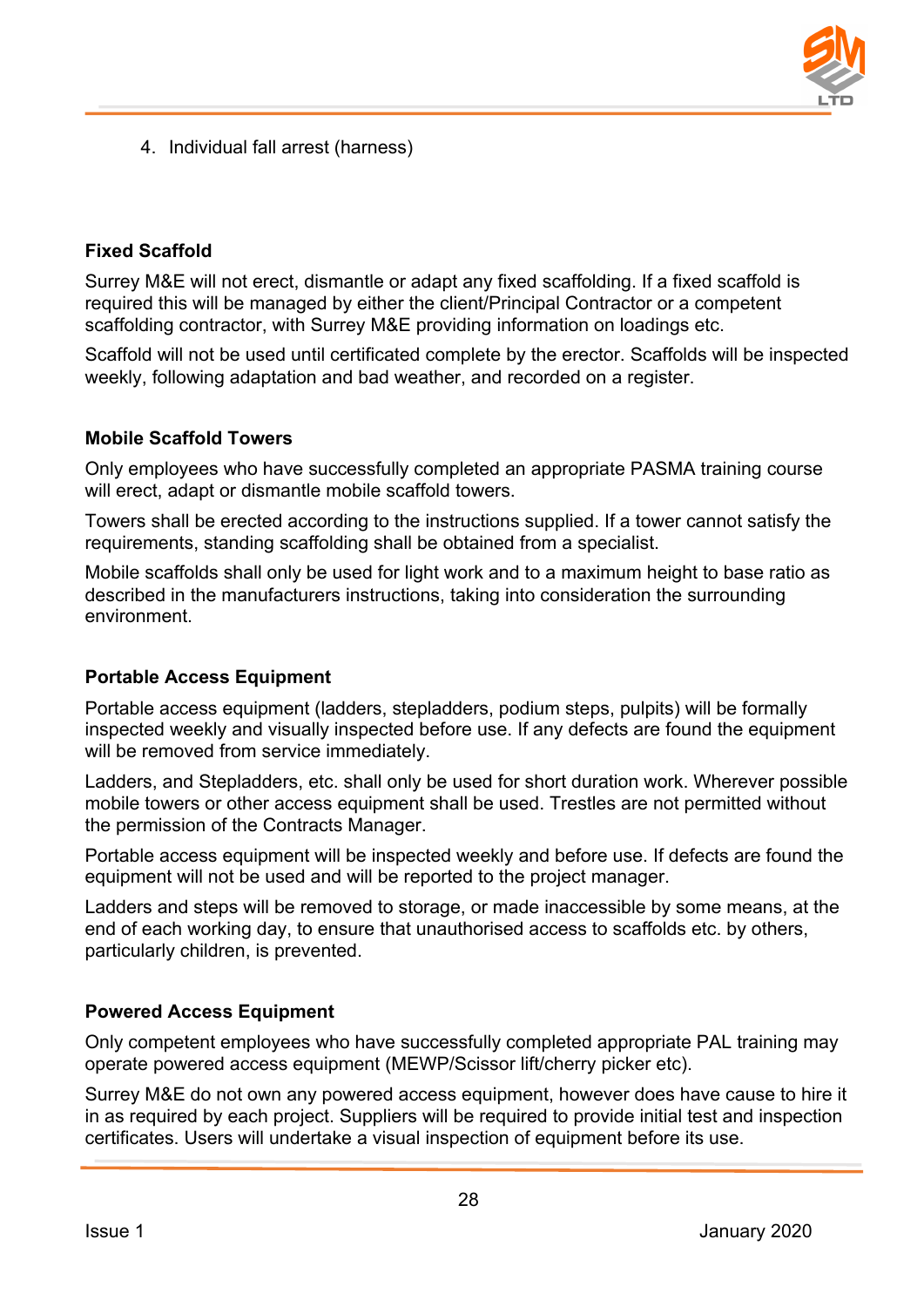

## **Hired in Plant and Equipment**

The Project Manager will take all aspects of the work into account, to ensure that sufficient information is provided to the Hire Company or Sub Contractor to enable the correct type of plant to be provided.

The Project Manager will ensure that plant delivered to site is in good order and fitted with any necessary safety devices and guards.

Any defects noted will be reported to the Sub Contractor or Hire Company immediately.

The Site Manager will ensure that only authorised operators are permitted to operate any item of plant. Where any doubt of the competency of an operator exists, the Site Manager will report to the Sub Contractor or Hire Company, immediately.

No young person (under 18 years old) is permitted to operate any items of plant or act as banksman unless being trained and under direct supervision.

All plant will be properly secured and immobilised at the end of each day.

All necessary testing and Thorough Examination Certificates will be obtained from the hire company and checked by the Project Manager and all items of plant requiring weekly inspections by operator, or other competent person, will have the inspection recorded in the Site Register, regardless of any Register kept by operator or Plant Hire Company.

## **Mechanical Lifting**

All lifting/handling equipment will

- have an identification number,
- be labelled with the SWL or WLL.
- be subject to formal inspection every 12 months as a minimum (6 months if lifting people).

Details on all test/inspection dates will be recorded on a database in the Office and the certificates held on files.

Any equipment found to have defects will be clearly labelled 'DO NOT USE', quarantined and disposed of as soon as possible.

The Site Manager will ensure that any lifting appliance and lifting gear provided or delivered for use on site has been tested, thoroughly examined and inspected in accordance with the above standards and that copies of certificates, register entries, etc. are available on site. Any other equipment will not be used to carry out lifting operations.

### **Contract Lifts**

On the occasion when Surrey M&E require the use of a crane, they will employ a specialist contractor to undertake a 'contract lift' that is managed and planned by the contractor.

## **Cartridge Tools**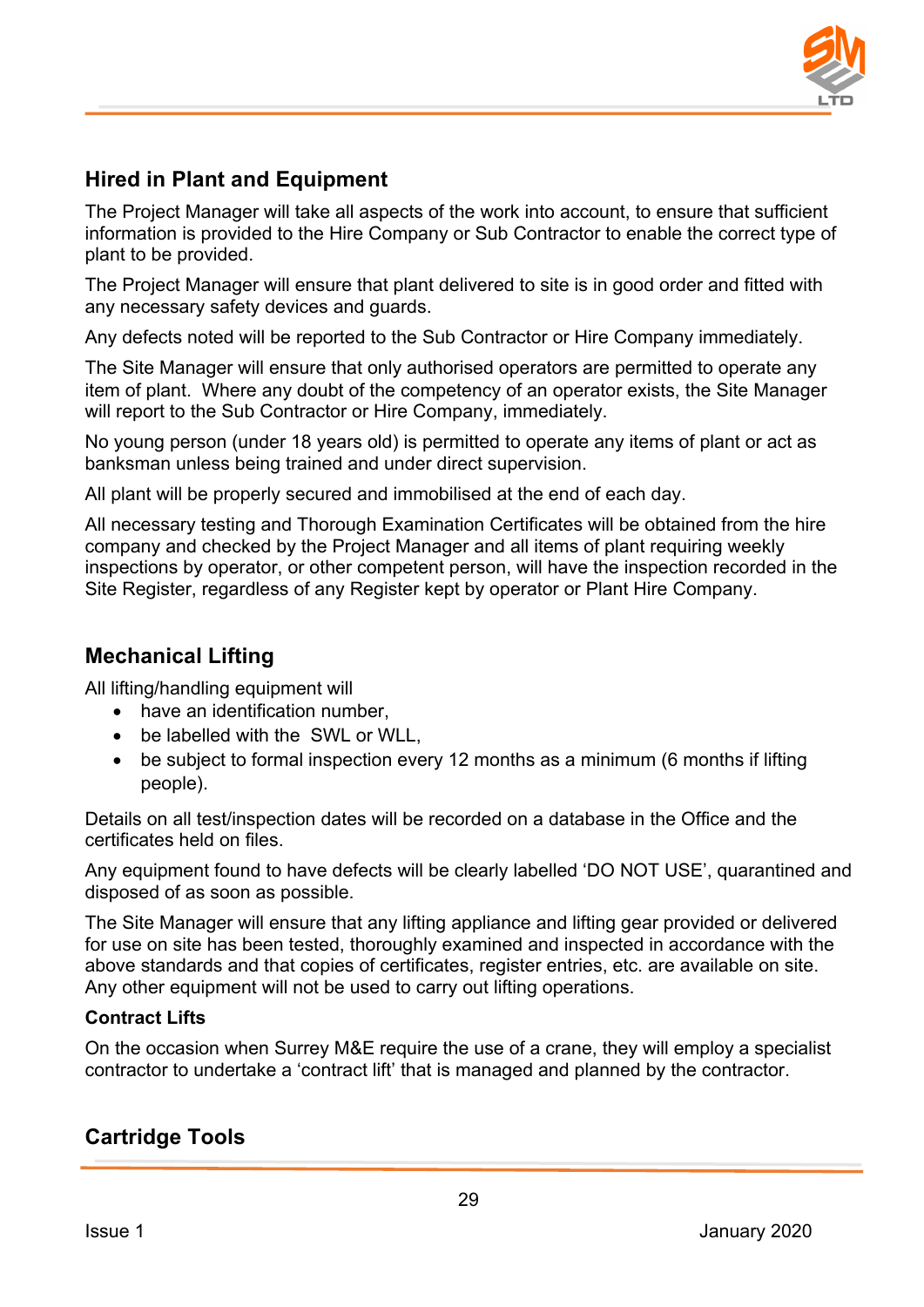

Only cartridge tools of low velocity, indirect type will be used on the Company sites. Subcontractors will be informed of this policy.

The Project Manager will arrange for all operatives, who will be required to use cartridge tools on site, to be trained by the cartridge tool manufacturer's representatives and Certificates obtained, which will be maintained on site.

Suitable storage facilities with restricted access must be provided where cartridges are stored on site.

The Project Manager will ensure that only persons who have been trained and are in possession of a Certificate are permitted or required to use cartridge tools on site. No person under the age of 18 may use cartridge tools.

Persons found misusing Cartridge Tools will be disciplined and could be dismissed.

## **Use of Hand tools On Site**

The Project Manager will ensure that all tools are provided and used in accordance with the planned arrangements, that all safety devices, guards etc. are available and fitted and that protective clothing or equipment, e.g. ear defenders, eye protection, respirators etc are provided

The Project Manager will not permit any tool to be used for work for which it is not designed

## **Abrasive Wheels**

Only certificated operatives, who have been suitably trained, in the mounting of abrasive wheels and discs and the type of machine, will be employed to mount abrasive wheels or discs.

The Project Manager will ensure that suitable storage facilities are available for abrasive wheels and that sufficient quantities of suitable eye protection, and other protective equipment, is available and issued when required.